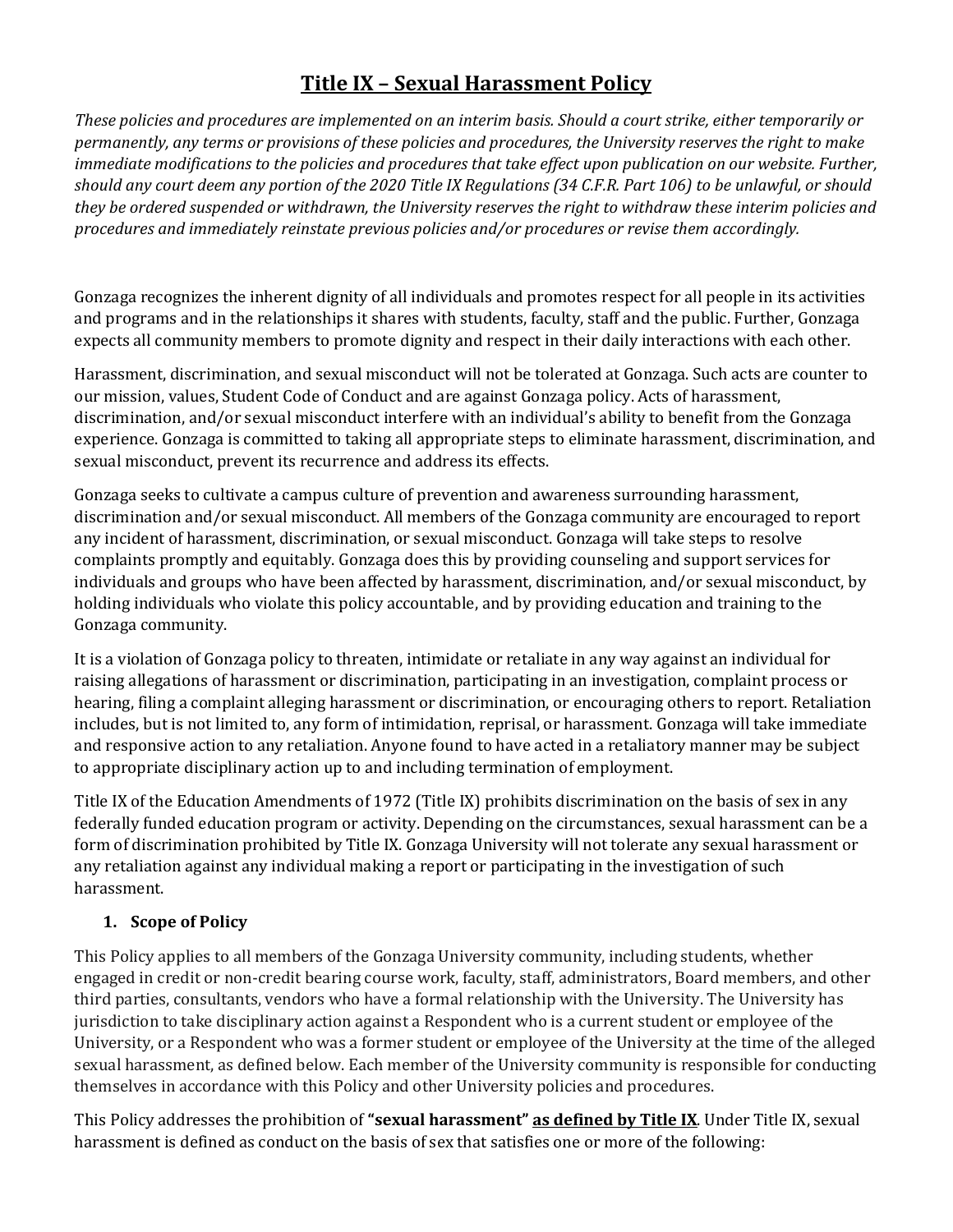- An employee conditioning the provision of an aid, benefit, or service on an individual's participation in unwelcome sexual conduct (i.e., quid pro quo);
- Unwelcome conduct determined by a reasonable person to be so severe and pervasive and objectively offensive that it effectively denies a person equal access to an education program or activity (i.e., hostile environment); or
- Sexual assault (as defined in the Clery Act), dating violence, domestic violence, or stalking as defined in the Violence Against Women Act (VAWA).

**This Policy is specific to such sexual harassment that occurs against a person in the United States and within the University's education program or activity, which includes locations, events, or circumstances over which the University exercises substantial control over the accused harasser and the context in which the sexual harassment occurred. This includes off-campus conduct that effectively deprives someone of the University's educational program. This may also extend to online conduct when the Title IX Coordinator determines that the conduct affects a substantial University interest.**

**The University also prohibits sexual harassment outside the scope of Title IX, such as conduct that occurs during a study abroad program or conduct that occurs outside a University education program or activity, as discussed in its other policies, including but not limited to the Harassment and Non-Discrimination Policy, the Student Code of Conduct, and the Faculty Handbook.**

**When the University receives a report of sexual harassment, gender-based harassment, discrimination, or sexual misconduct, it will determine whether the report falls within the scope of this policy and the procedures outlined below, or whether it falls within the scope of another University policy and procedure, including but not limited to the University's Harassment and Non-Discrimination Policy or the Student Code of Conduct. Such determinations will be made on a case-bycase basis and will take into account various factors, including, but not limited to, the nature of the report and the location of the alleged incident(s).** 

The University will not condone or tolerate any sexual harassment from any member of the University community. The University will respond according to the severity and pervasiveness of the offense and the threat it poses to the community. Individuals who are found responsible under this Policy may face disciplinary sanctions up to and including expulsion from the University for students, and/or termination of employment for University employees or faculty.

The University community has a responsibility to maintain an environment free from sexual harassment. The University is committed to taking all appropriate steps to eliminate sexual harassment, prevent its recurrence and address its effects. The University is committed to fostering a climate free from sex and gender-based harassment, sexual assault, stalking, intimate partner violence and/or retaliation through clear and effective policies, coordinated education and prevention programs and prompt and equitable procedures for resolution that are accessible to all. The University encourages all members of the University community to participate in the process of creating a safe, welcoming and respectful campus environment.

The University will not tolerate retaliation against an individual who makes a report of sexual harassment or participates in an investigation. Community members engaging in reprisals or retaliation related to a sexual harassment report will be subject to disciplinary action, whether such acts are implicit or explicit, or committed directly or indirectly.

### **2. Examples, Definitions and Prohibited Conduct**

**Sexual harassment** can take many forms, including (but not limited to) the following: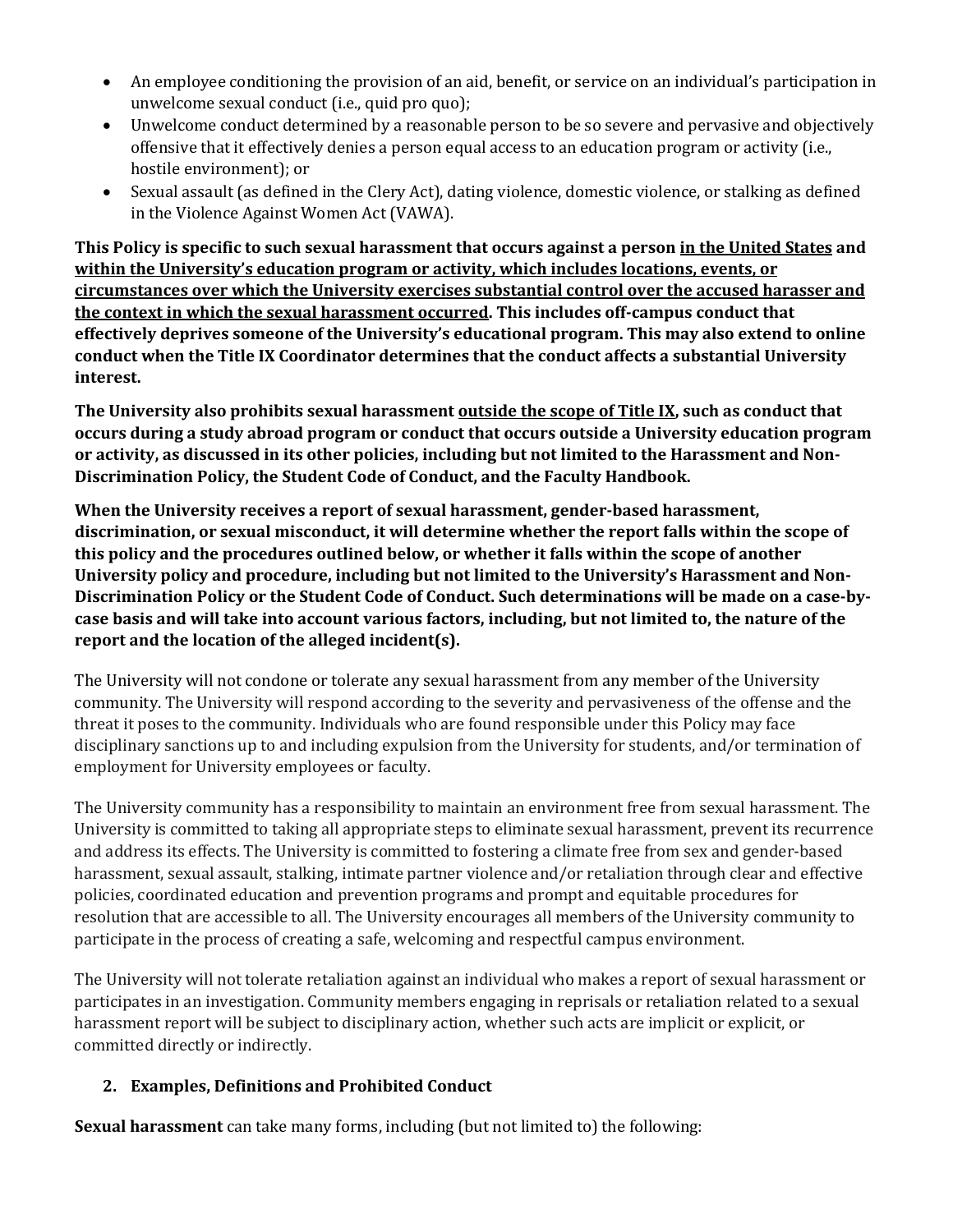- Can occur between equals (e.g., student to student, employee to employee) or between persons of unequal power status (e.g., supervisor to subordinate, professor to student, coach to student-athlete).
- Can be committed by an individual or may be a result of the actions of an organization or group. It can be committed against an individual, an organization or a group.
- Can be committed by an acquaintance, a stranger or someone with whom the Complainant has an intimate or sexual relationship.
- Can occur by any individual against any individual. This policy prohibits gender-based sexual harassment against Gonzaga community members of any sex, gender identity or sexual orientation.
- Demeaning sexist statements, humor or jokes about sex or gender-specific traits, crude sexual remarks, offensive stories, remarks of a sexual nature about a person's clothing or body, remarks about sexual activity or experiences, sexual innuendo or other suggestive comments, offensive notes, sexual propositions, or insults and threats, that an individual communicates are unwanted and unwelcome.
- Hazing as defined by Student Code of Conduct.
- Display or circulation of written materials or pictures degrading to an individual(s) or gender group.
- Engaging in demeaning verbal and other expressive behavior of a sexual or gendered nature in instructional settings.
- Inappropriate or unwelcome physical contact or suggestive body language, such as touching, patting, pinching, hugging, kissing, or brushing against an individual's body.
- Undue and unwanted attention, such as repeated inappropriate flirting, compliments about clothing or physical attributes, staring or making sexually oriented gestures.
- Pressuring an individual to become involved in sexual activity.
- Making a student's work or an employee's job more difficult because of that person's sex, gender identity or sexual orientation.
- Using a position of power and authority to: 1) threaten or punish, either directly or by implication, for refusing to tolerate harassment or submit to sexual activity or for reporting harassment; 2) promise rewards in return for sexual favors.
- Sexually assaulting an individual.

In addition to the range of behaviors identified above as sexual harassment, the following conduct is specifically prohibited by this policy:

### **Sexual assault:**

- Related to Attempted or Actual Penetrations: Engaging, or attempting to engage in penetration, no matter how slight, of the vagina or anus, with any body part of object, or oral penetration by a sex organ of another person, without the consent of that victim. Such sexual assault may be also be nonforcible, but still prohibited, if it occurs with a person who is under the statutory age of consent or between persons who are related to each other within the degrees of marriage wherein prohibited by law.
- Related to Fondling and Other Forms of Sexual Contact: The touching or attempted touching of the private body part of another person for the purpose of sexual gratification, forcibly and/or against that person's consent; or not forcibly or against the person's consent where the victim is incapable of giving consent because of his/her youth or because of his/her temporary or permanent mental or physical incapacity.

**Consent:** Consent occurs when the parties exchange affirmative words, actions, or behavior indicating their agreement to freely participate in mutual sexual activity. Consent must be informed, knowing and voluntary, and freely and actively given. As a general rule, a person will be considered unable to give valid consent if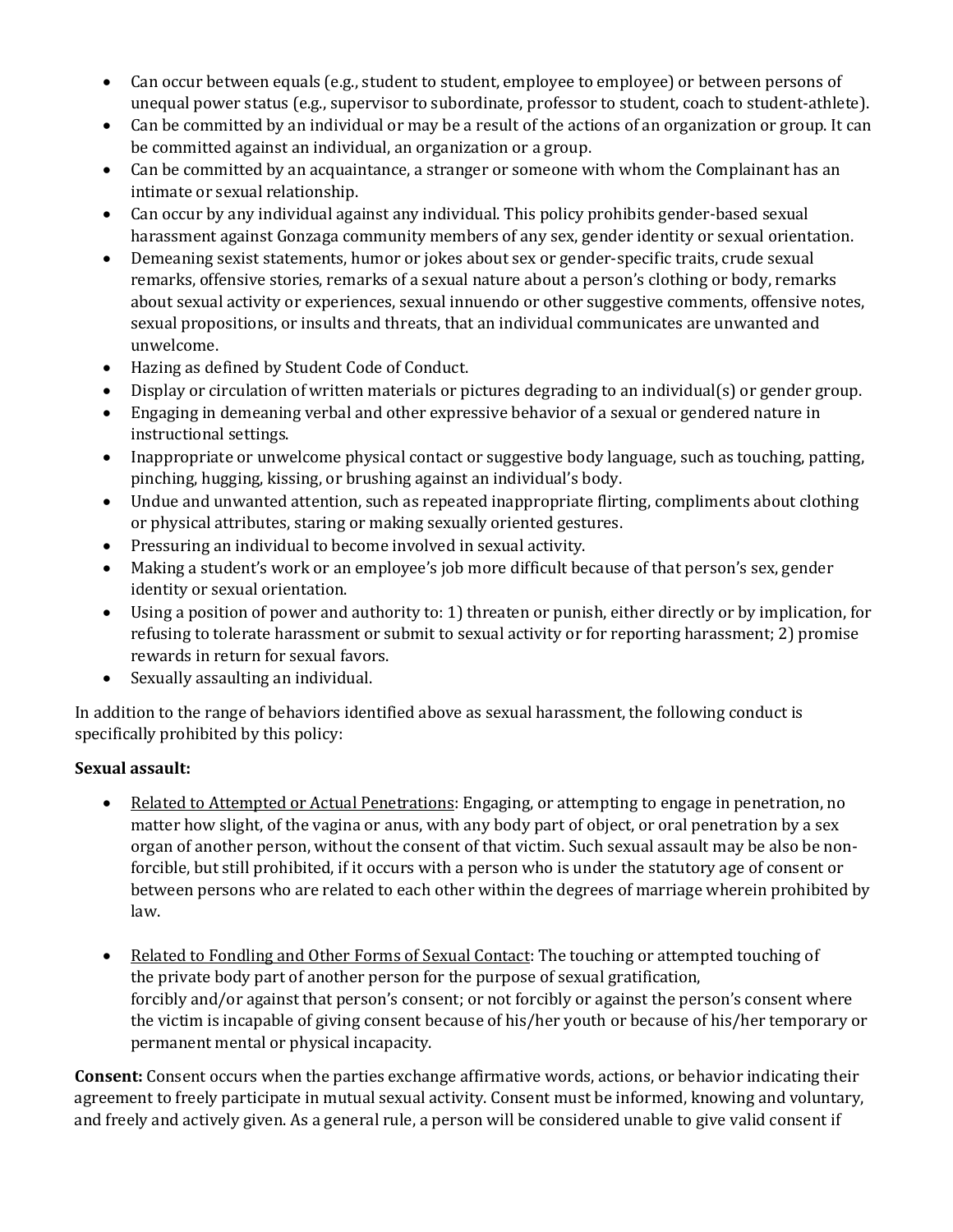she/he cannot appreciate the "who, what, when, where, why and how" of a sexual interaction. The following further clarifies the definition of consent:

- Each participant in a sexual encounter is expected to obtain and give consent to each act of sexual activity.
- If at any time it is reasonably apparent either party is hesitant, confused or unsure, both parties should stop and obtain mutual verbal consent before continuing such activity.
- Consent may be withdrawn by either party at any time. Withdrawal of consent must also be outwardly demonstrated by words or actions which clearly indicate a desire to end sexual activity. Once withdrawal of consent has been expressed, sexual activity must cease.
- Relying on non-verbal communication can lead to misunderstandings. Consent should not be inferred from silence, passivity, lack of resistance or lack of an active response alone. A person who does not physically resist or verbally refuse sexual activity is not necessarily giving consent.
- Individuals with a previous or current intimate relationship do not automatically give either initial or continued consent to sexual activity.
- An individual who is physically incapacitated from alcohol or other drug consumption (voluntarily or involuntarily), or is unconscious, unaware or otherwise physically helpless is considered unable to give consent. For example, one who is asleep or passed out cannot give consent.
- An individual in a blackout state may appear to act normally but may not have later recall of the events in question. The extent to which a person in this state affirmatively gives words or actions indicating a willingness to engage in sexual activity and the other person is unaware – or reasonably could not have known – of the alcohol consumption or blackout, must be evaluated in determining whether consent could be considered as having been given.
- Alcohol and other drugs impair a person's decision-making capacity, awareness of the consequences and ability to make judgments, and can create an atmosphere of confusion over whether consent has been freely and clearly sought or given.
- Being intoxicated or impaired by drugs or alcohol is never an excuse for sexual harassment, discrimination, and/or sexual misconduct and does not diminish one's responsibility to obtain consent.

**Coercion:** The use, attempted use or threat of force, immediate or future harm, or the use of physical, severe or pervasive emotional intimidation to cause another person to engage in or submit to certain activities. Coercion also includes administering a drug, intoxicant or similar substance which impairs the person's ability to give consent.

**Incapacitation:** An individual who is incapacitated cannot consent to sexual activity. An individual is incapacitated if he/she is physically helpless, unconscious, or unaware, due to drug or alcohol consumption (voluntarily or involuntarily) or for some other reason. Where alcohol is involved, incapacitation is a state beyond drunkenness or intoxication. Some indicators of incapacitation may include, but are not limited to, lack of control over physical movements, being unaware of circumstances or surroundings, or being unable to communicate for any reason

**Sexual-based Communication:** Speaking to, or directing any kind of communication, words, or images of a sexual nature at another person which is not welcomed by the receiving party. If the communication is unwelcome, that is, if it occurs without the other person's consent or participation it may create a hostile learning and living environment. Sexual-based communication can include interactions in person, by phone, social media, electronic messages and photos and written words or images such as graffiti.

**Sexual Exploitation:** Taking sexual advantage of another for the Respondent's advantage or benefit, or for the benefit or advantage of anyone other than the Reporting Party. Examples of sexual exploitation include creating images (including video or still photography) of another person of a sexual nature via web-cam, camera, Internet exposure, etc., without knowledge and consent of all persons; knowingly exposing a person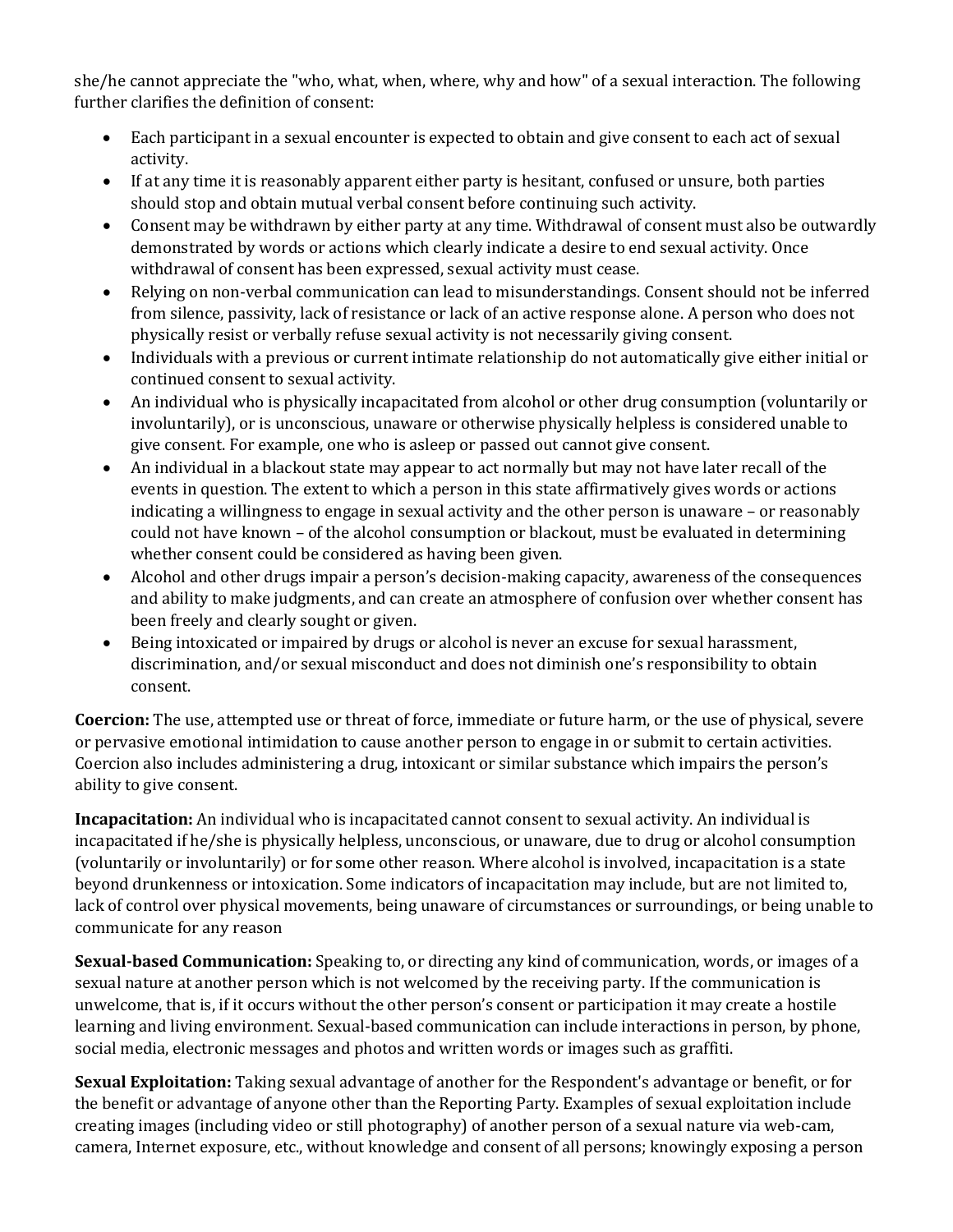who has not consented to the risk to Human Immunodeficiency Virus (HIV) or any other Sexually Transmitted Diseases (STD); inducing incapacitation for the purpose of making the other person vulnerable to sexual assault; and voyeurism.

**Stalking:** Engaging in a course of conduct directed at a specific person which would cause a reasonable person to fear for their safety or the safety of others or suffer substantial emotional distress. Stalking includes cyber-stalking, a particular form of stalking in which electronic media such as the internet, social networks, blogs, cell phones, texts or other similar devices or forms of contact are used to pursue, harass or make unwelcome contact with another person.

**Domestic Violence:** Violence committed by a current or former spouse or intimate partner of the victim, by a person with whom the victim shares a child in common, by a person who is cohabitating with victim as a spouse or intimate partner, by a person similarly situated to a spouse of the victim under the domestic or family violence laws of Washington State, or by any other person against an adult or a youth victim who is protected under Washington State Law.

**Dating Violence:** Violence committed by a person who is or has been in a social relationship of a romantic nature with the victim; and where the existence of such a relationship shall be determined based on the consideration of the following factors: the length of the relationship, the type of relationship, and the frequency of interaction between the persons involved in the relationship.

**Prohibited Relationships:** Romantic or sexual relationships between two members of the Gonzaga community when one person in that relationship has actual or apparent authority to supervise, evaluate, counsel, educate, employ or otherwise make decision(s) or recommendation(s) regarding the other person in respect to the other person's employment, education or instruction at Gonzaga, or as to his/her advancement, participation, benefits or privileges in the educational or employment context. Although relationships between "unequal" persons may not necessarily constitute sexual harassment, an inherent conflict of interest and may give rise to sexual harassment/discrimination, or allegations thereof. Refer to the Gonzaga Certain Relationships by Persons in Authority policy for more information.

### **3. Title IX Coordinator**

The staff identified below are specially trained to work with individuals who report or are accused of sexual harassment as discussed in this Policy. They have knowledge about on- and off-campus resources, services, and options – including the availability of interim measures.

### **Title IX Coordinator**

Contact: Stephanie Thomas Location: Business Services Center, Office 101A, 102 E. Boone Ave. Phone: 509.313.6910 Email: thomassn@gonzaga.edu

#### **Deputy Title IX Coordinators**

Contact: Eric Baldwin (Vice President Student Well-Being and Healthy Living) Location: College Hall 120 Phone: 509.313.4135 Email: baldwine@gonzaga.edu

Contact: Chris Purviance (Assistant Director, Human Resources) Location: Business Services Center, Office 009, 102 E. Boone Ave. Phone: 509.313.5858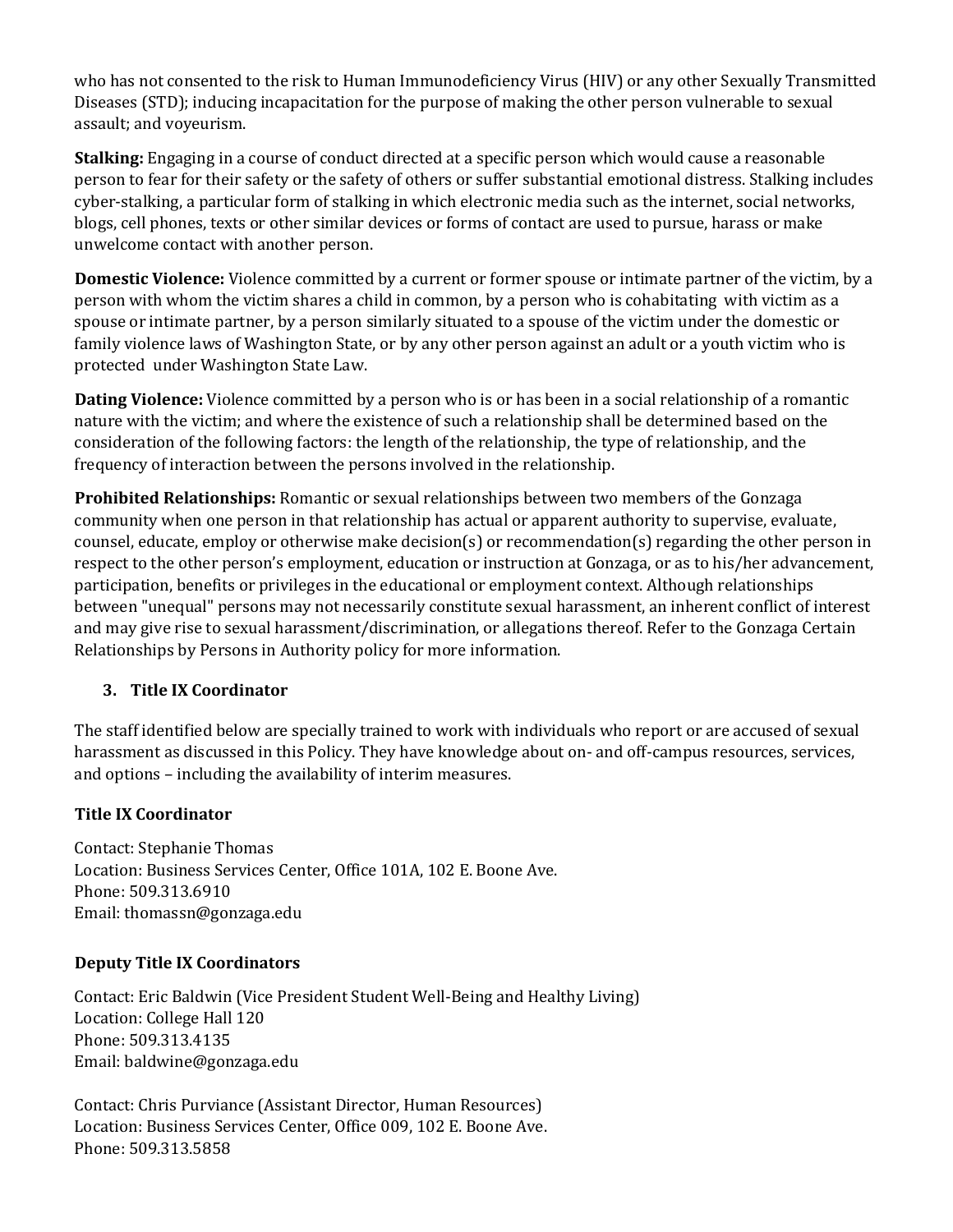#### Email: purviance@gonzaga.edu

Contact: Heather Gores (Associate Athletic Director, Athletics) Location: McCarthey Athletic Center, Office 315, 801 N. Cincinnati St. Phone: 509.313.3599 Email: gores@gonzaga.edu

Individuals may contact and/or submit complaints to the Title IX Coordinator and Deputy Coordinators via the information above or submit a report online at: https://cm.maxient.com/reportingform.php?GonzagaUniv&layout\_id=3

### **4. Campus and Community Resources**

### • Health and Safety

The first priority for any individual who has been assaulted is to get to a safe place and call 911 or the Campus Public Safety and Security (509-313-2222).

An individual's physical well-being should be addressed as soon as possible, whether or not that individual wishes to make a report to Gonzaga or local law enforcement. A medical provider can facilitate and provide:

- 1) Emergency or follow-up medical services. The medical exam has two goals: first, to treat the full extent of any injury of physical trauma and to consider the possibilities of sexually transmitted disease or pregnancy; and second, to properly collect and preserve evidence as part of a "rape kit"/sexual assault examination for potential criminal prosecution (provided only by a trained provider in a hospital).
	- IMPORTANT: do not shower, bathe, douche, brush your teeth, drink or change your clothing, as you may be destroying evidence you will need if you decide to prosecute.
- 2) STD and HIV testing (available through Gonzaga Health Center or another off- campus provider)
- 3) Pregnancy testing (available through Gonzaga Health Center or another off- campus provider)
- 4) Health care concerns related to the incident may be discussed with the hospital emergency staff, a personal physician or Gonzaga Health Center staff, who can also provide referrals to offcampus providers
- 5) Gonzaga Health Center can also advise an individual about the complaint processes under this policy.
- Confidential Resources

Gonzaga recognizes not every individual will be prepared to make a formal report to Gonzaga or to local law enforcement. Individuals seeking to talk to someone about an incident of sexual harassment or misconduct in a confidential manner without making a report to Gonzaga or triggering any investigation or action by Gonzaga or the police can access confidential resources as outlined in this policy.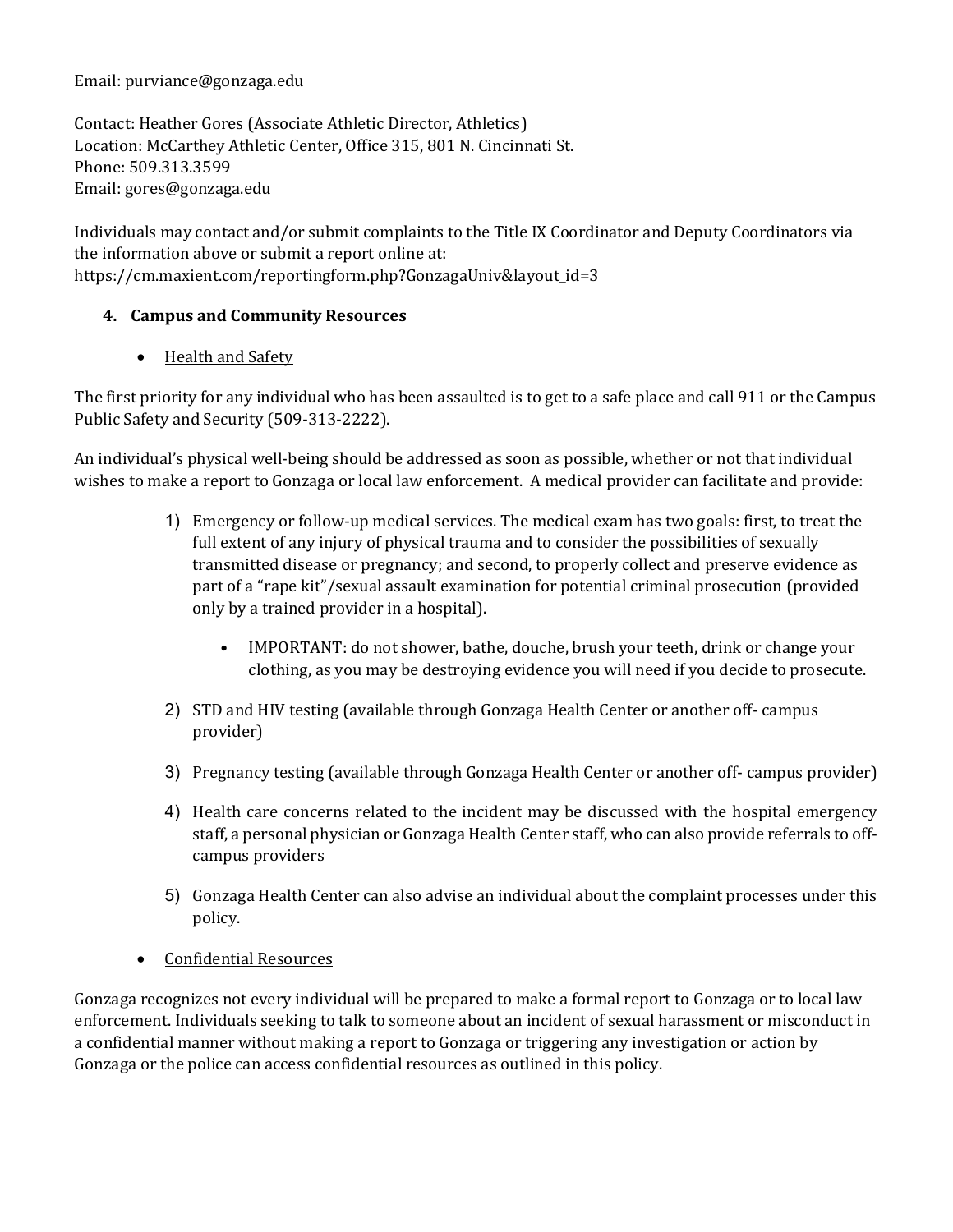## **Campus and Local Resources for STUDENTS** Where to go for Gender-based Harassment, Discrimination, and/or Sexual Misconduct Incidents and Support Services

| <b>Confidential Reporting</b>                                                                                     | <b>Non-Confidential Reporting</b>                                                |
|-------------------------------------------------------------------------------------------------------------------|----------------------------------------------------------------------------------|
| Health & Counseling Center - 509-313-4052                                                                         | Campus Security & Public Safety - 509-313-2222                                   |
| On-campus Lutheran Social Services Advocate -<br>509-313-6119                                                     | SART First Responder - 509-313-2222<br>Center for Cura Personalis - 509-313-4009 |
| SAFeT-509-624-7273                                                                                                | Title IX Coordinator - 509-313-6910                                              |
| Any Priest serving as a sacramental confessor or any<br>ordained religious serving in the sacred confidence role. | Any Gonzaga Staff or Faculty Member                                              |
| Anonymous report completed online at<br>www.gonzaga.edu/sexualmisconductform                                      | Spokane Police Dept. -<br>509-456-2233 (non-emergency)                           |
| Whistleblower website<br>www.gonzaga.ethicspoint.com                                                              | Report completed online at<br>www.gonzaga.edu/sexualmisconduct                   |

| <b>Emergency Response</b> | <b>Health and Safety</b><br><b>Resources in Spokane</b><br>Community           | <b>Gonzaga Campus Assistance</b>                                             |
|---------------------------|--------------------------------------------------------------------------------|------------------------------------------------------------------------------|
| 911                       | Spokane Police Dept. -<br>509-456-2233 (non-emergency)                         | Campus Security & Public Safety<br>$-509-313-2222$                           |
|                           | Sacred Heart Medical Center<br>$-509 - 474 - 3131$                             | SART (Sexual Assault First Responder)<br>$-509-313-2222$                     |
|                           | Deaconess Hospital<br>$-509 - 458 - 5800$                                      | Safe Transportation (Campus Public<br>Safety - 509-313-2222                  |
|                           | <b>Holy Family Hospital</b><br>$-509 - 482 - 0111$                             | Health & Counseling Center<br>$-509-313-4052$                                |
|                           | SAFeT (Sexual assault crisis<br>agency) 509-624-7273                           | <b>Center for Cura Personalis</b><br>$-509-313-4009$                         |
|                           | Spokane Crime Victim<br>Service Center - 866-751-                              | Office of Disability Access (Student<br>Disability Resources) - 509-313-4134 |
|                           | <b>YWCA of Spokane Alternatives</b><br>to Domestic Violence<br>$-509-326-2255$ | <b>Title IX Coordinator</b><br>$-509-313-6910$                               |
|                           | First Call for Help<br>$-509 - 838 - 4428$                                     |                                                                              |
|                           | <b>Lutheran Community Services</b><br>$-509 - 747 - 8224$                      |                                                                              |

Services offered 24 hrs./day, 365/yr.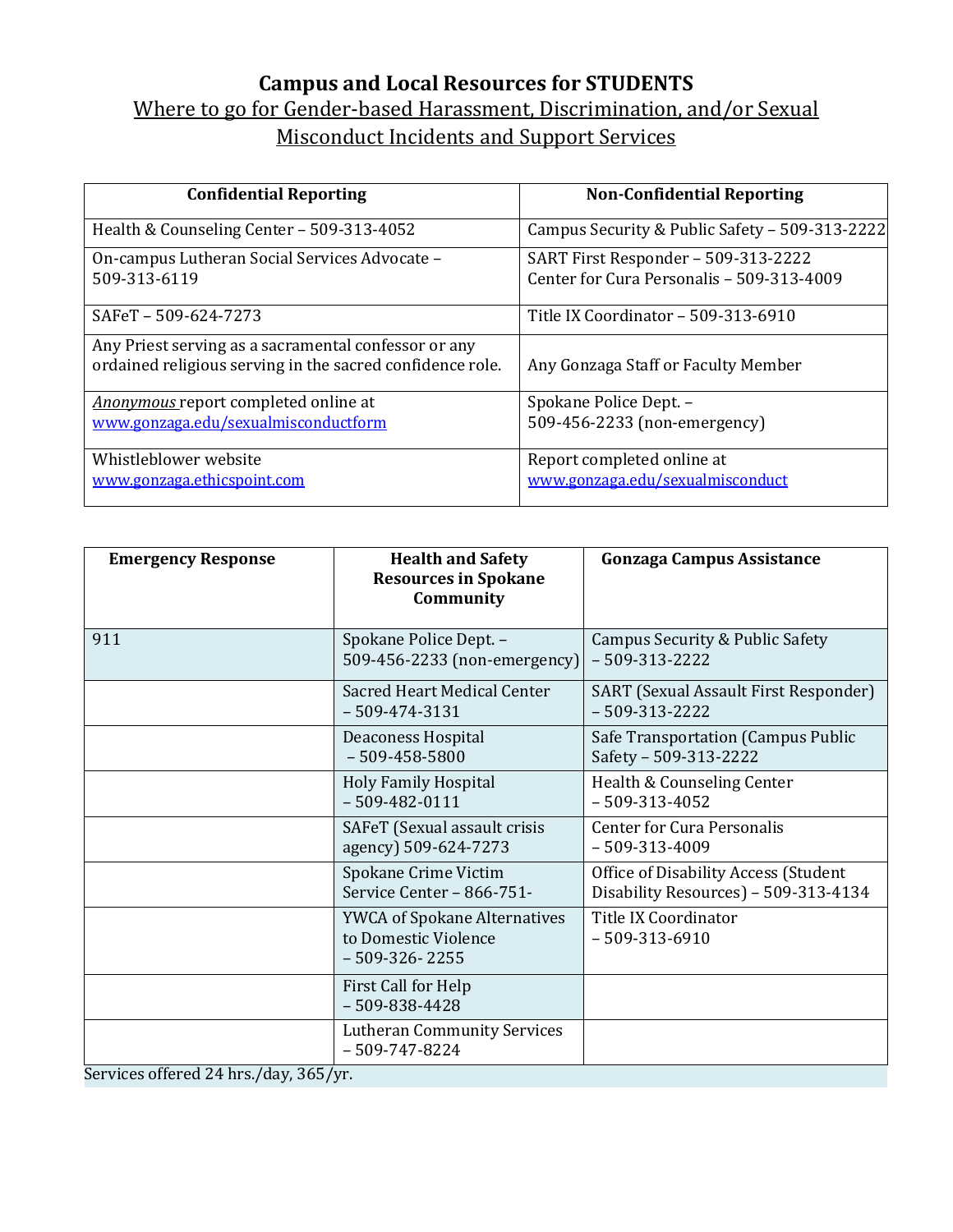# **Campus and Local Resources for EMPLOYEES**

## Where to go for Gender-based Harassment, Discrimination, and/or Sexual Misconduct Incidents and Support Services

| <b>Confidential Reporting</b>                                 | <b>Non-Confidential Reporting</b>                                                         |
|---------------------------------------------------------------|-------------------------------------------------------------------------------------------|
| On-campus Lutheran Social Services<br>Advocate - 509-313-6119 | Campus Security & Public Safety - 509-313-<br>2222<br>Title IX Coordinator - 509-313-6910 |
| SAFeT-509-624-7273                                            | Any Gonzaga Administrator or Supervisor                                                   |
| Any Priest serving as a sacramental confessor or any          | Human Resources Office - 509-313-                                                         |
| ordained religious serving in the sacred confidence           | 5858; 509-313-6909                                                                        |
| Anonymous report completed online at                          | Spokane Police Dept. -                                                                    |
| www.gonzaga.edu/sexualmisconductform                          | 509-456-2233 (non-emergency)                                                              |
| Whistle blower website                                        | Report completed online at                                                                |
| www.gonzaga.ethicspoint.com                                   | www.gonzaga.edu/sexualmisconductform                                                      |

| <b>Emergency Response</b> | <b>Health and Safety Resources in</b><br><b>Spokane Community</b>   | <b>Gonzaga Campus Assistance</b>                                                                                                   |
|---------------------------|---------------------------------------------------------------------|------------------------------------------------------------------------------------------------------------------------------------|
| 911                       | Spokane Police Dept.<br>$-509 - 456 - 2233$ (non-emergency)         | Campus Security & Public Safety<br>$-509-313-2222$                                                                                 |
|                           | <b>Sacred Heart Medical Center</b><br>$-509 - 474 - 3131$           | Safe Transportation (Campus Public<br>Safety - 509-313-2222                                                                        |
|                           | <b>Deaconess Hospital</b><br>$-509 - 458 - 5800$                    | <b>Title IX Coordinator</b><br>$-509-313-6910$                                                                                     |
|                           | <b>Holy Family Hospital</b><br>$-509 - 482 - 0111$                  | Human Resources Office<br>$-509-313-5858;$<br>509-313-6909                                                                         |
|                           | SAFeT (Sexual assault crisis<br>agency) 509-624-7273                | <b>Human Resources Disability</b><br>Accommodations (staff and<br>faculty) - 509-313-5852                                          |
|                           | YWCA of Spokane Alternatives to<br>Domestic Violence - 509-326-2255 | <b>Employee Assistance Program</b><br>(confidential for staff and faculty)<br>$-877 - 595 - 5284$ or<br>http://www.gonzaga.edu/eap |
|                           | Spokane Crime Victim Service<br>Center -- 866-751-7119              |                                                                                                                                    |
|                           | First Call for Help - 509-838-4428                                  |                                                                                                                                    |
|                           | <b>Lutheran Community Services</b><br>509-747-8224                  |                                                                                                                                    |

Services offered 24 hrs./day, 365/yr.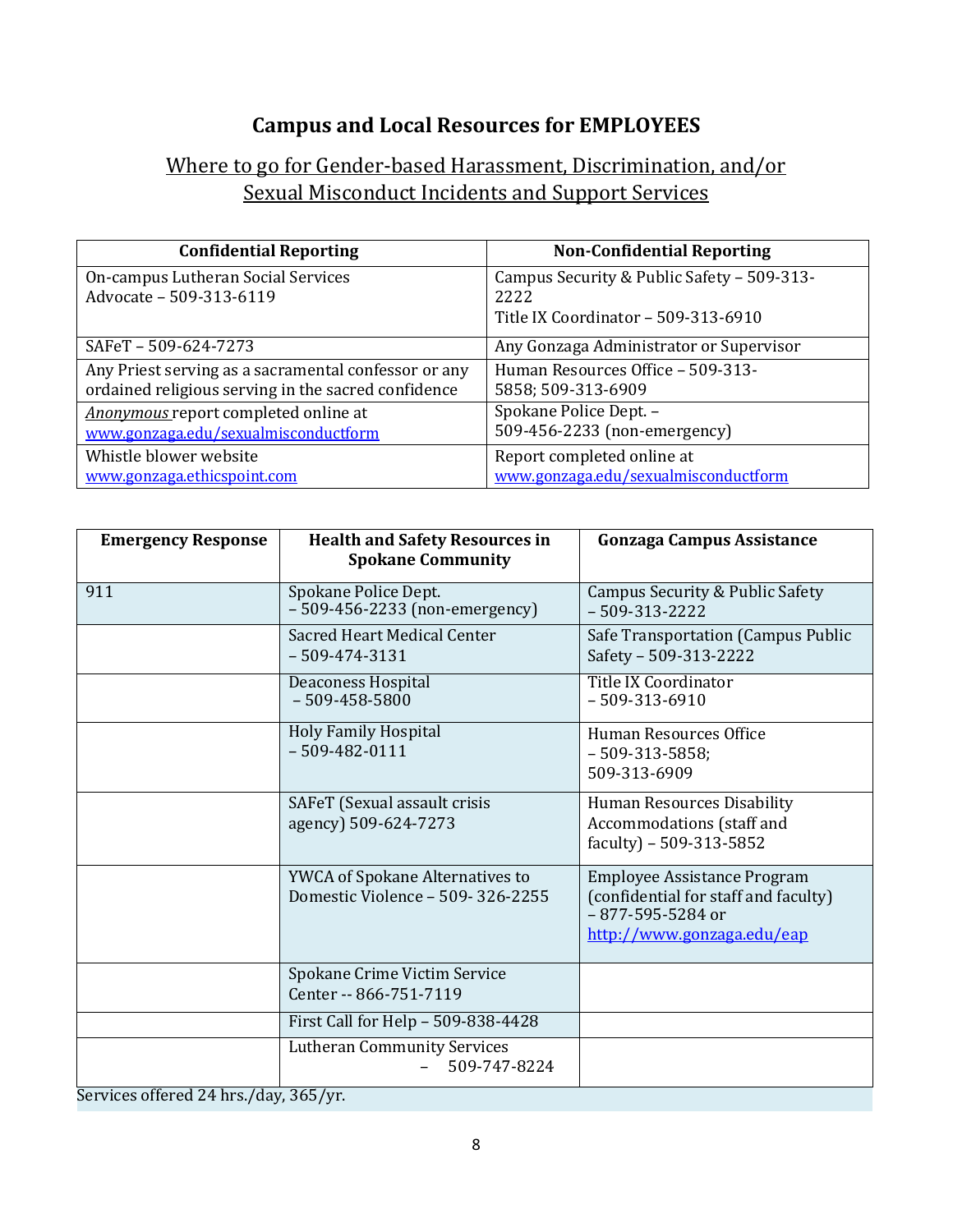#### **5. Reporting Sexual Harassment to the University**

The University encourages the prompt reporting of sexual harassment so that all involved parties can get the care and support they need, and so that our broader community can remain safe. There is no time limit for reporting an incident of sexual harassment. However, the University encourages reports be made as soon as possible after any incident.

If the Respondent is no longer subject to the University's jurisdiction and/or significant time has passed, the ability to investigate, respond, and provide remedies may be more limited or impossible. Members of the University community who believe they have experienced sexual harassment have the right to choose whether or not to report the incident to the University or law enforcement, and have the right to choose whether to engage with the University once the University receives a report. The information below is for individuals who wish to report incidents of sexual harassment.

An individual who has experienced sexual harassment may choose to report the incident to the University. Anyone wishing to make a report of sexual harassment may do so in person, by email, by regular mail, by phone, or electronically as explained below in Section 5 of this Policy.

#### **a. Participant Roles as Discussed in this Policy**

- A **Complainant** is an individual who is a victim of alleged sexual harassment and has chosen to participate in the complaint resolution process.
- A **Respondent** is an individual who has been reported to be the perpetrator of alleged sexual harassment.
- The **Parties** include the Complainant(s) and Respondent(s), collectively.
- A **Navigator** is a trained University staff member who is available to provide general information to the Parties about the complaint resolution process, such as information regarding procedures and timelines. The same Navigator will not provide information to both Parties. Navigators *will not* advocate on behalf of any Party or represent any Party and should not be confused with *Advisors*, described below.
- An **Advisor** is an individual chosen by a Party to accompany the Party to meetings related to the resolution process, advise the Party on that process, and conduct questioning during the hearing. The University will also offer to assign a trained Advisor for any Party if the Party so chooses, for the limited purpose of conducting questioning during the hearing. Parties also have the right to choose not to have an Advisor in the initial stages of the resolution process, prior to the hearing.
- The **Investigator** is the individual(s) assigned by the University to gather facts about an alleged violation of this Policy, assess relevance and credibility, analyze the evidence, and compile the information into an investigation report and file of directly-related evidence.
- The **Hearing Officer** is the individual who has the decision-making authority, and sanctioning authority (including the authority to impose and/or recommend sanctions on students, refer adverse determinations regarding employees for sanctioning by appropriate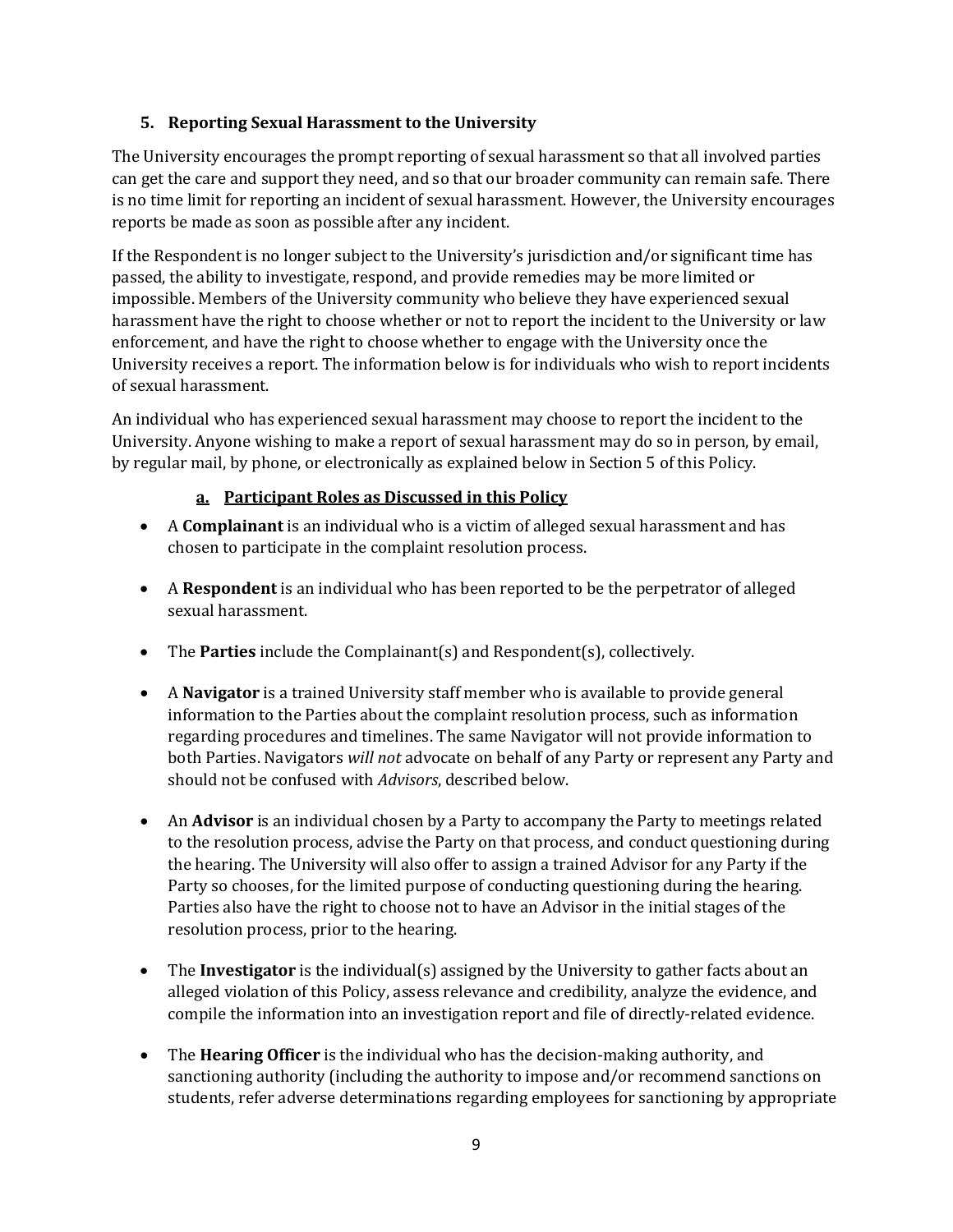University officials, and take action to restore access to educational programs) within the University Formal Grievance Process, outlined below.

### **b. Privacy**

Every effort is made by the University to preserve the privacy of reports. The University will not share the identity of any individual who has made a report or complaint of harassment; any Complainant, any individual who has been reported to be the perpetrator of sexual harassment or retaliation, any Respondent, or any witness, except: as permitted by the Family Educational Rights and Privacy Act (FERPA), 20 U.S.C. 1232g; FERPA regulations, 34 CFR part 99; or as required by law; or to carry out the purposes of 34 CFR Part 106, including the conducting of any investigation, hearing, or grievance proceeding arising under these policies and procedures.

The University reserves the right to determine which University officials have a legitimate educational interest in being informed about incidents that fall within this policy, pursuant to the Family Educational Rights and Privacy Act (FERPA).

Information will be shared as necessary with Investigators, the Hearing Officer, witnesses, and the parties. The circle of people with this knowledge will be kept as tight as possible to preserve the parties' rights and privacy.

The University may contact parents/guardians to inform them of situations in which there is a significant and articulable health and/or safety risk but will usually consult with the student first before doing so.

### **c. Supportive Measures**

The University will offer and implement appropriate and reasonable supportive measures to the Parties upon notice of alleged sexual harassment.

Supportive measures are non-disciplinary, non-punitive individualized services offered as appropriate, as reasonably available, and without fee or charge to the Parties to restore or preserve access to the University's education program or activity, including measures designed to protect the safety of all Parties or the University's educational environment, and/or deter sexual harassment.

The Title IX Coordinator promptly makes supportive measures available to the Parties upon receiving notice or a complaint. At the time that supportive measures are offered, the University will inform the Complainant, in writing, that they may file a Formal Complaint with the University either at that time or in the future, if they have not done so already.

The Title IX Coordinator works with the Complainant to ensure that their wishes are considered with respect to the supportive measures that are planned and implemented.

The University will maintain the privacy of the supportive measures, provided that privacy does not impair the University's ability to provide the supportive measures. The University will act to ensure as minimal an academic/occupational impact on the Parties as possible.

The University will implement measures in a way that does not unreasonably burden the other Party.

These actions may include, but are not limited to: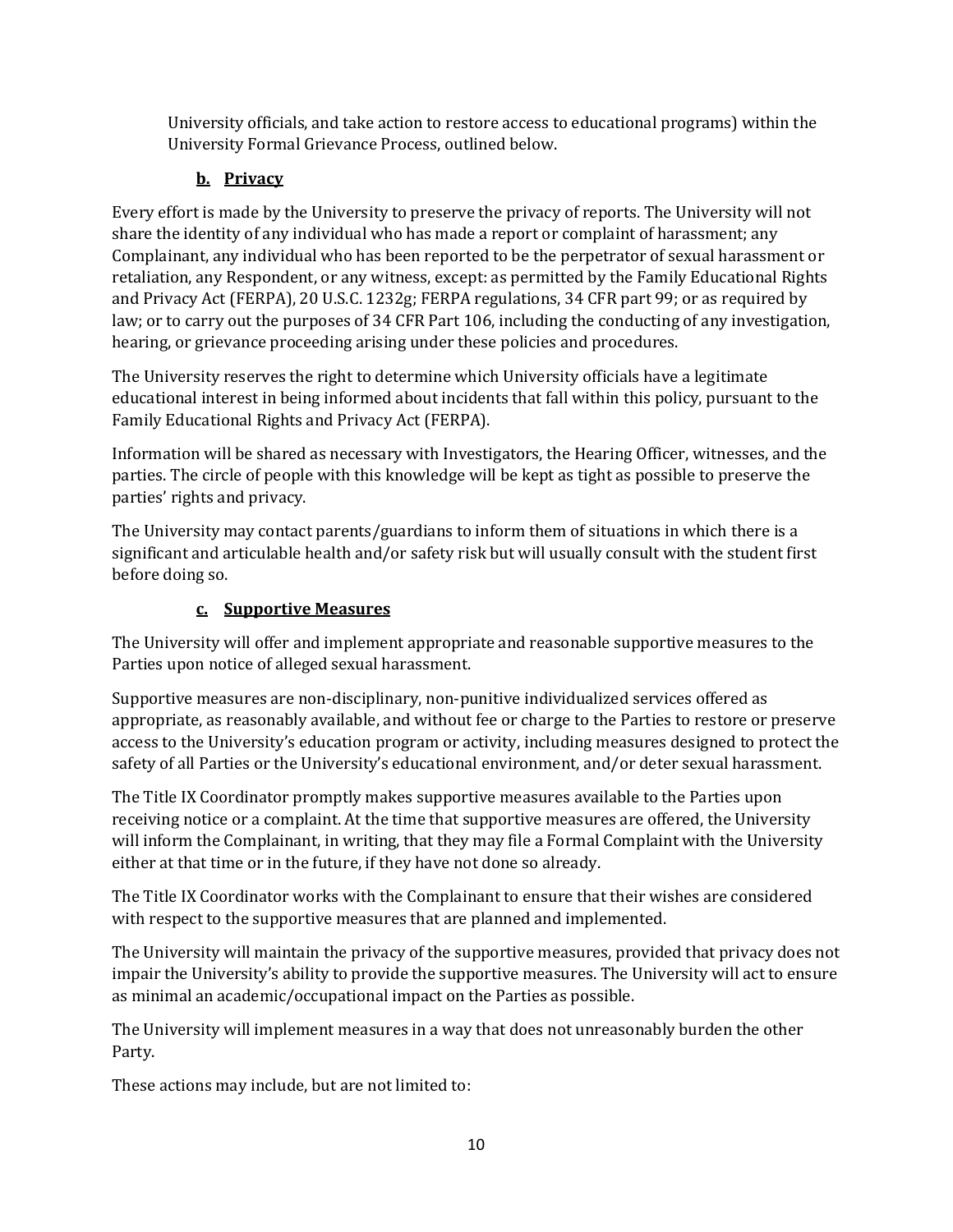• **Contact/Communication Directives:** The Complainant or Respondent may request, or Gonzaga may impose, even if not requested, communication and contact restrictions to prevent further potentially harmful interaction. Any such request shall be made to the investigator. Upon request the investigator assigned to the case will inform the Reporting Party or Respondent of options and will endeavor to accommodate the requested changes if they are reasonably available.

In some cases, an individual may wish to consider a protection/anti-harassment order issued by the appropriate court of the State of Washington. This is a civil proceeding independent of Gonzaga. If a court order is issued Gonzaga will, to the extent possible, assist the protected person in benefitting from the restrictions imposed by the court and will also facilitate on-campus compliance with the order. The court enforces the order through law enforcement. Gonzaga does not enforce the order but does enforce its own rules.

- **Academic, Employment or Living Arrangements:** A Complainant or Respondent may request, or Gonzaga may impose, even if not requested, a change in academic, employment or living situation after a report of sexual misconduct, harassment or discrimination. Upon request Gonzaga will inform theComplainant or Respondent of the options and will endeavor to accommodate the requested changes if they are reasonably available. Interim changes mayinclude:
	- o Class or work schedule changes
	- o Limiting access to certain Gonzaga facilities oractivities
	- o Leave of Absence
	- o Campus Security escorts across campus
	- o Academic support services
	- o Other remedies which can be tailored to the involved parties to achieve the goals of this policy
- **Emotional Support:** Gonzaga provides counseling services through the Health and Counseling Center for students, or the Employee Assistance Plan (EAP) for staff and faculty. These resources also provide referrals to off campusagencies.
- Other actions deemed appropriate by the Title IX Coordinator.

### **d. Emergency Removal of Student Respondent**

The University can act to remove a student Respondent entirely or partially from its education program or activities on an emergency basis when an individualized safety and risk analysis has determined that an immediate threat to the physical health or safety of any student or other individual justifies removal.

Where deemed necessary and appropriate, a risk analysis may be performed by the Title IX Coordinator using standard objective violence risk assessment procedures. The Resolution Center for Student Conduct and Conflict or the University's Behavior Intervention Team (BIT) may also be consulted before suspension and/or removal.

In all cases in which an emergency removal is imposed, the student Respondent will be given notice of the action and the option to request to meet with the Title IX Coordinator or other University Administrator prior to such action/removal being imposed, or as soon thereafter as reasonably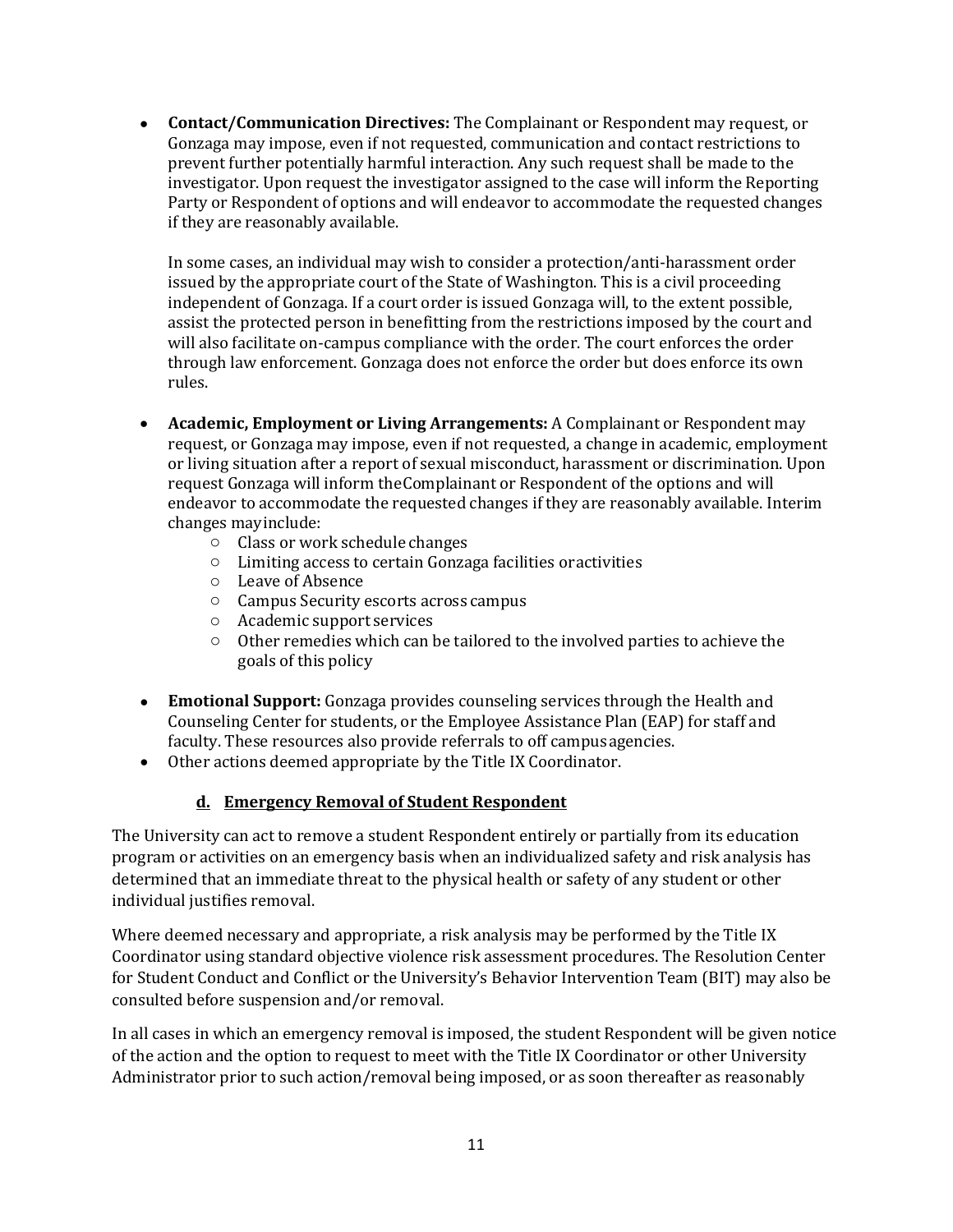possible, to show cause why the action/removal should not be implemented or should be modified ("the show cause meeting").

When a show cause meeting is not requested within five (5) business days, objections to emergency removal will be deemed waived.

A Complainant and their Advisor may be permitted to participate in this meeting if the Title IX Coordinator determines it is equitable to do so.

This section also applies to any restrictions that a coach or athletic administrator may place on a student-athlete arising from allegations related to Title IX. There is no appeal process for emergency removal decisions.

A Respondent may be accompanied by an Advisor of their choice when meeting with the Title IX Coordinator for the show cause meeting. The Respondent will be given access to a written summary of the basis for the emergency removal prior to the meeting to allow for adequate preparation.

The Title IX Coordinator has sole discretion under this policy to implement or stay an emergency removal and to determine the conditions and duration. Violation of an emergency removal under this policy will be grounds for discipline, which may include expulsion.

The University will implement the least restrictive emergency actions possible in light of the circumstances and safety concerns. As determined by the Title IX Coordinator, these actions could include, but are not limited to: removing a student from a residence hall, temporarily re-assigning an employee, restricting a student's or employee's access to or use of facilities or equipment, allowing a student to withdraw or take grades of incomplete without financial penalty, authorizing an administrative leave, and suspending a student's participation in extracurricular activities, student employment, student organizational leadership, or intercollegiate/intramural athletics.

At the discretion of the Title IX Coordinator, alternative coursework options may be pursued to ensure as minimal an academic impact as possible on the parties.

Where the Respondent is an employee, existing provisions for interim action are applicable.

### **e. Mandatory Reporting**

All staff, faculty, and student workers, with the exception of the Confidential Resources listed above, are considered to be "Mandatory Reporters." Mandatory Reporters must report actual or suspected sexual harassment to appropriate officials immediately.

Employees must also promptly share with the Title IX Coordinator all details of behaviors under this policy that they observe or have knowledge of, even if not reported to them by a Complainant or third-party.

Complainants may want to carefully consider whether they share personally identifiable details with non-confidential Mandatory Reporters, as those details must be shared with the Title IX Coordinator.

Generally, disclosures in climate surveys, human subjects research, or at events such as "Take Back the Night" marches or speak-outs do not provide notice that must be reported to the Coordinator by Mandatory Reporters, unless the Complainant clearly indicates that they desire a report to be made or a seek a specific response from the University.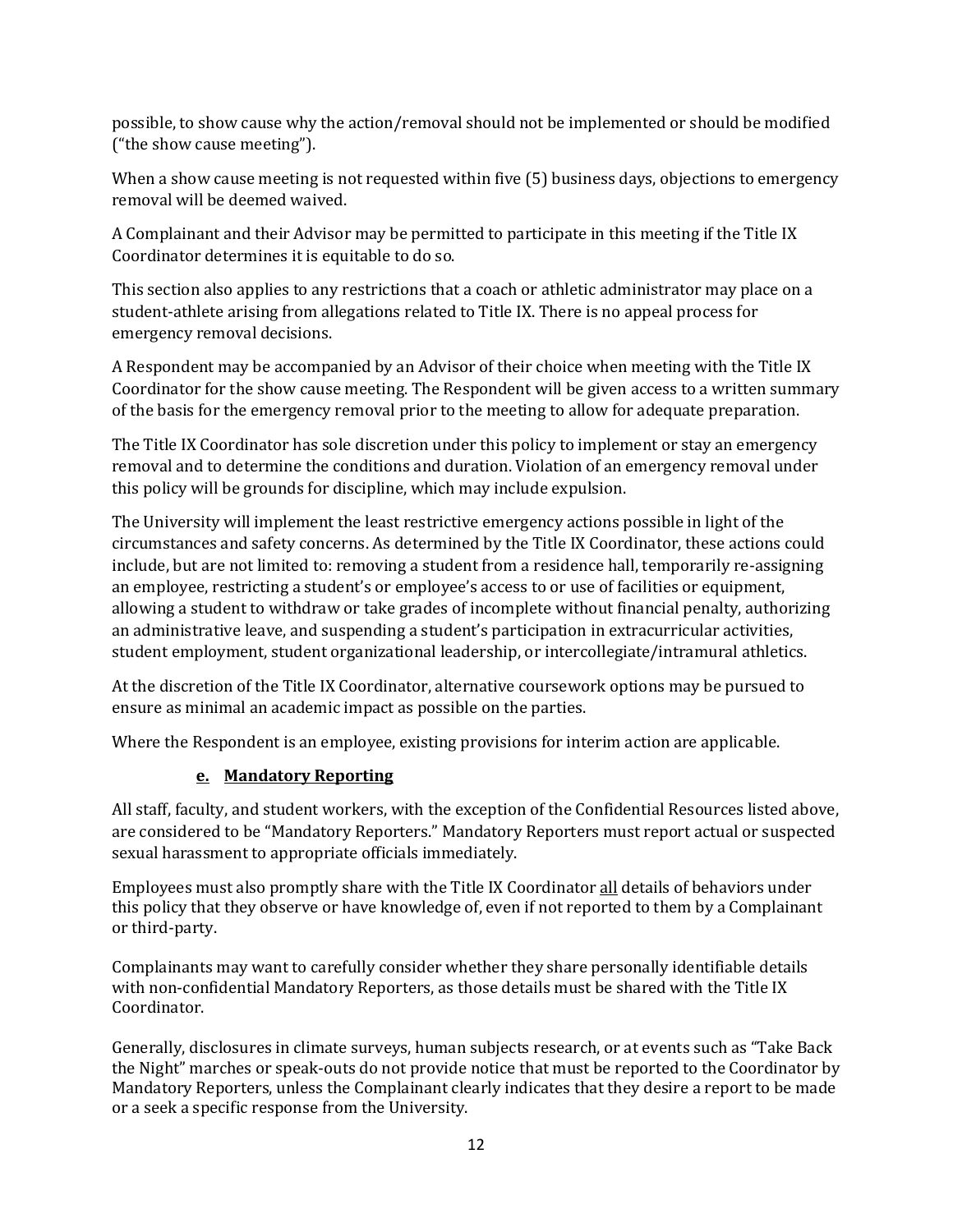Supportive measures may be offered as a result of such disclosures without formal University action.

Failure of a Mandatory Reporter, as described above in this section, to report an incident of sexual harassment or retaliation of which they become aware is a violation of University policy and can subject a Mandatory Reporter to disciplinary action for failure to comply.

When a Mandatory Reporter has engaged in harassment or other violations of this policy, they have a duty to report their own misconduct, though the University is technically not on notice when a harasser is also a Mandatory Reporter unless the harasser does in fact report themselves.

Finally, it is important to clarify that a Mandatory Reporter who is themselves a target of harassment or other misconduct under this policy is not required to report their own experience, though they are, of course, encouraged to do so.

#### **6. Resolution Process for a Complaint of Sexual Harassment**

The procedures below outline the process the University follows when it receives a complaint alleging a violation of this Policy by current students, faculty, staff members, and third parties who have a formal relationship with the University. Visitors to campus who are not participating in a University education program or activity over whom the University does not have substantial control but who are accused of sexual harassment are not subject to the process set forth in this Policy. The University's Title IX Coordinator and Deputy Coordinators are responsible for handling reports alleging sexual harassment. The University may notify the employer of or organization associated with an accused Respondent who is not a student or employee of the University of the alleged violation.

The process described below is the University's process to determine whether this Policy was violated. It is not a court system. As such, the University's process does not use the same rules of procedure and evidence as those used by courts or law enforcement. **A person who has experienced sexual harassment or any crime has the right to simultaneously file and pursue a criminal complaint with law enforcement and a complaint with the University if they choose, and to be assisted by the University in notifying law enforcement authorities if they choose, or to decline to notify such authorities.** Parties may also have options to file civil actions in court.

Because allegations of sexual misconduct can sometimes raise challenging new issues not specifically addressed in Department of Education regulations or guidance, the University reserves discretion to take reasonable actions to address those issues in a manner consistent with the spirit of this Policy and this process, while preserving fairness for both Parties and maintaining the integrity of the resolution process.

### **a. Complaint of Sexual Harassment**

Complaints of sexual harassment may be made by:

1) Submitting a complaint with, or giving verbal notice, to the Title IX Coordinator or Deputy Coordinators. Such a complaint may be made at any time (including during non-business hours) by telephone, email, or mail, listed for the Title IX Coordinator.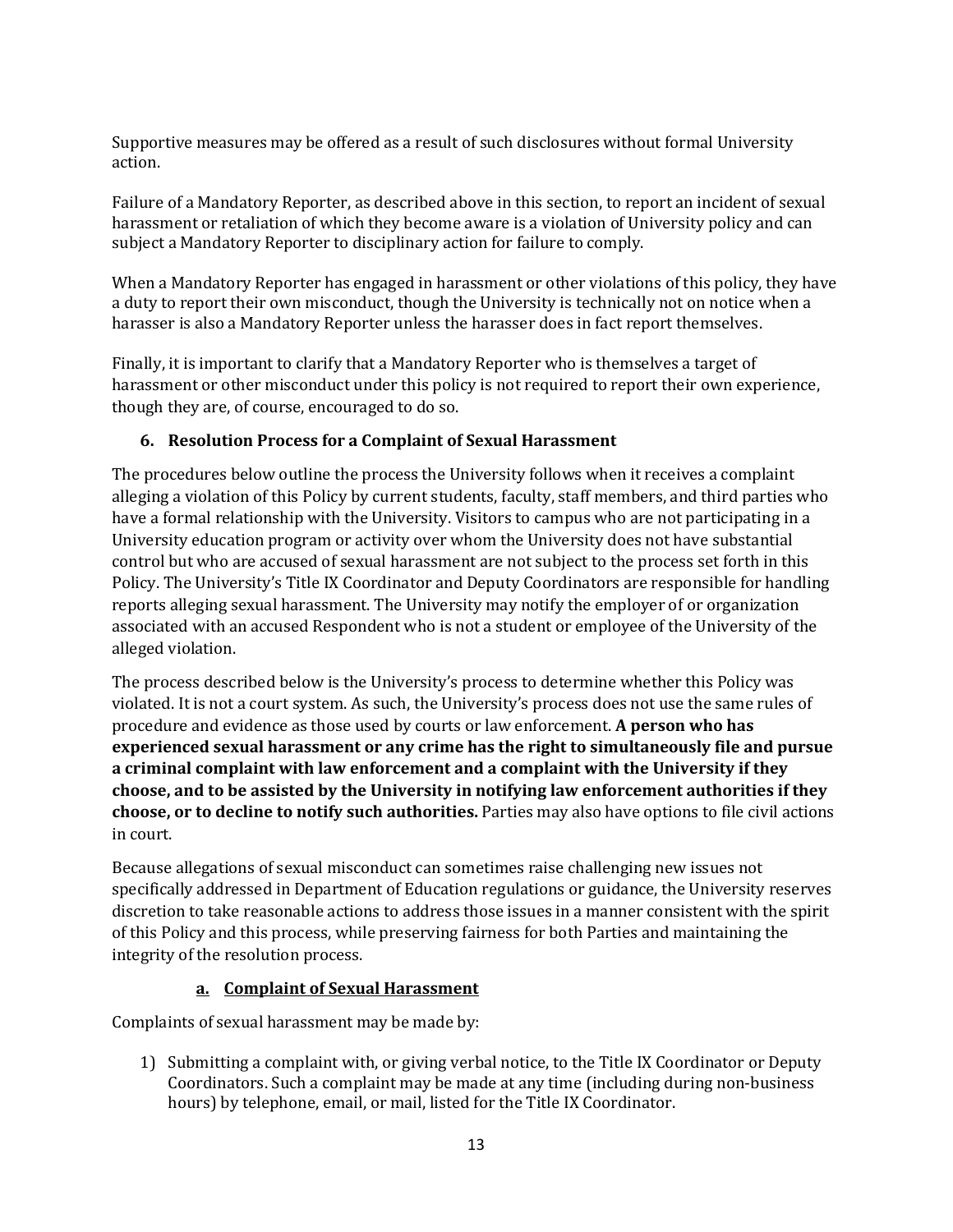#### 2) Submitting a complaint online, at: https://cm.maxient.com/reportingform.php?GonzagaUniv&layout\_id=3

A Formal Complaint is a document submitted or signed by the Complainant or signed by the Title IX Coordinator alleging a policy violation by a Respondent and requesting that the University investigate the allegation(s). If a complaint is submitted in a form that is not signed or does not request that the University investigate the allegation(s), the Title IX Coordinator will contact the Complainant to ensure that it is submitted correctly.

The Title IX Coordinator will respond by:

- Promptly contacting Complainant to discuss the availability of supportive measures;
- Consider complainant's wishes with respect to supportive measures;
- Inform Complainant of availability of supportive measures with or without filing a Formal Complaint; and
- Explain to complainant the Formal Grievance Process for filing a formal complaint.

The University uses the Formal Grievance Process<sup>[1](#page-13-0)</sup> to determine whether or not the Policy has been violated. If so, the University will promptly implement effective remedies designed to ensure that it is not deliberately indifferent to sexual harassment, any potential recurrence, or effects.

Under Washington State Law, the University must, within forty-eight hours of receiving a report of alleged sexual assault of an individual under the age of eighteen (18), make a report or cause a report to be made to Child Protective Services or local law enforcement. An appropriate Gonzaga professional will notify the reporting party of Gonzaga's mandatory reporter requirements.

• Coordination with Law Enforcement

Notifying Law Enforcement may result in the reporting party, Complainant and/or Respondent being contacted by a police officer. The police department determines if a criminal investigation will occur and if the case will be referred for prosecution. A case not referred for criminal prosecution may receive a Gonzaga response.

An act not criminally prosecuted may violate Gonzaga policy. To the extent permitted or required by law, Gonzaga will cooperate with outside investigators. Gonzaga encourages reporting to both Gonzaga and to an outside law enforcement agency, if the alleged gender-based harassment, discrimination, and/or sexual misconduct may also be a crime.

Gonzaga process and the criminal justice process are two separate and independent courses of action. If an individual wants to file a report with Law Enforcement, a Gonzaga professional staff member is available to assist. Gonzaga generally will not file a police report on behalf of an individual, unless circumstances warrant.

Gonzaga's response to a report is not impacted by the filing of a criminal complaint or by the outcome of the criminal investigation.

<span id="page-13-0"></span><sup>&</sup>lt;sup>1</sup> The Formal Grievance Process described in and specific to this Policy is different from and should not be confused with the employee grievance processes which are separate processes applicable only to faculty and staff.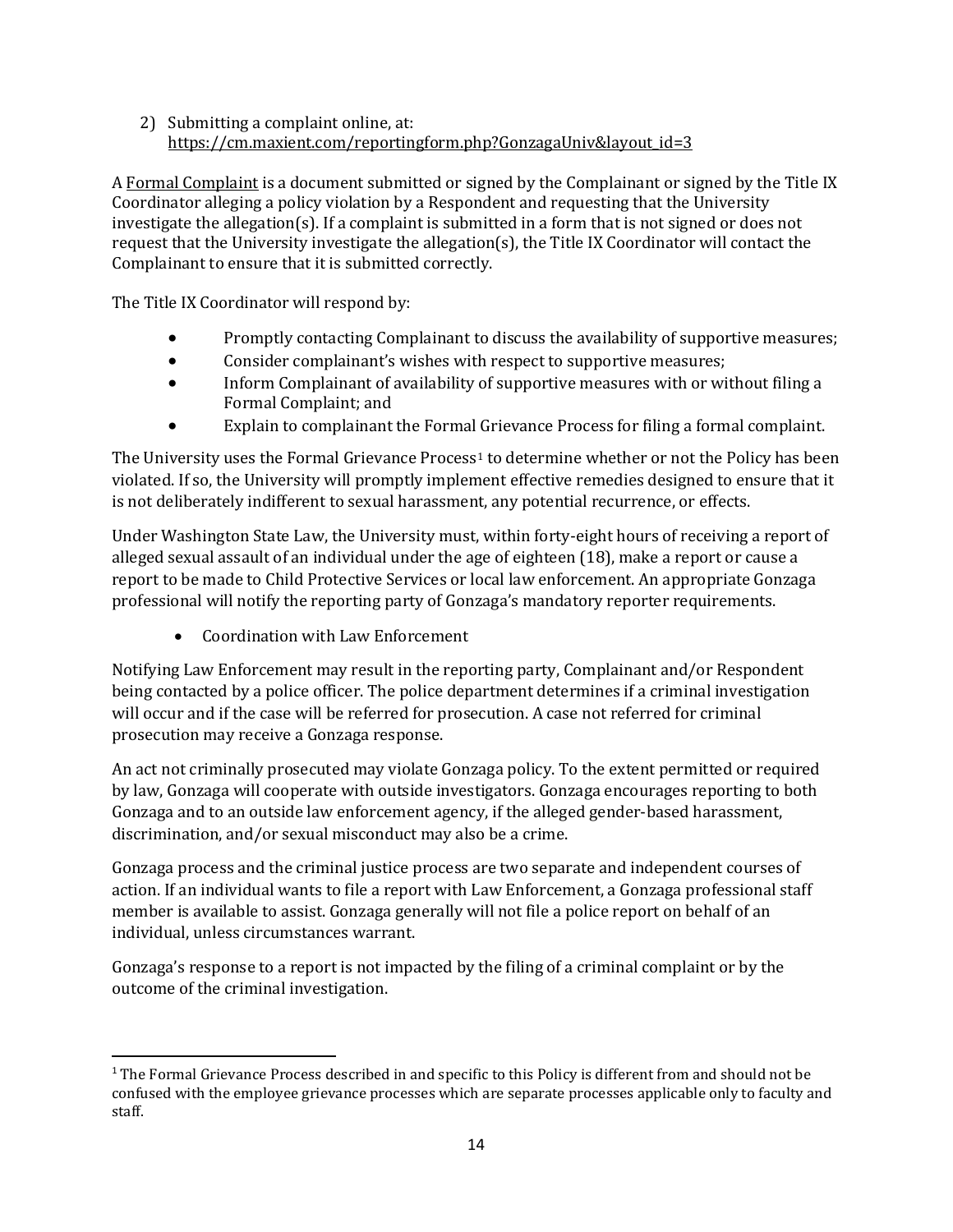• Amnesty

It is Gonzaga's goal that all individuals report all incidents of sexual misconduct so that those affected can receive the support and resources needed. Therefore, violations of Gonzaga's alcohol and drug policies by a reporting party or a Complainant may be exempt from disciplinary action in situations where gender- based harassment, discrimination, and/or sexual misconduct also occurs. However, Gonzaga may initiate an educational discussion about the use of alcohol or drugs and their impact.

• False Reports

Submission of a complaint, concern or report of harassment will not affect the reporting party's or Complainant's employment, grades, academic standing or work assignments.

### **b. Initial Inquiry**

Following receipt of notice or a Formal Complaint of a violation of this Policy, the Title IX Coordinator engages in an initial inquiry, typically within one (1) to five (5) business days. The steps in an initial inquiry can include:

- The Title IX Coordinator seeking to determine if an individual providing notice of alleged sexual harassment wishes to make a Formal Complaint, and will assist them to do so, if desired.
	- o The University will defer to the Complainant's wishes as to whether to pursue an investigation, but if the University determines that not pursuing an investigation would be deliberately indifferent (or that pursuing an investigation is necessary for community safety or similar reasons), the Title IX Coordinator may sign the complaint.
- If a Formal Complaint is received, the Title IX Coordinator assessing its sufficiency and works with the Complainant to make sure it is correctly completed.
- The Title IX Coordinator reaching out to the Complainant to offer supportive measures.
- The Title IX Coordinator working with the Complainant to ensure they are aware of the right to have an Advisor.
- The Title IX Coordinator working with the Complainant to determine whether the Complainant prefers a supportive and remedial response, an informal resolution option, or a formal investigation and grievance process.

### **i. Violence Risk Assessment**

In many cases, the Title IX Coordinator may determine that a Violence Risk Assessment should be conducted by the University Behavior Intervention Team of the initial assessment. A Violence Risk Assessment may help determine the following:

Emergency removal of a Respondent on the basis of immediate threat to physical health/safety;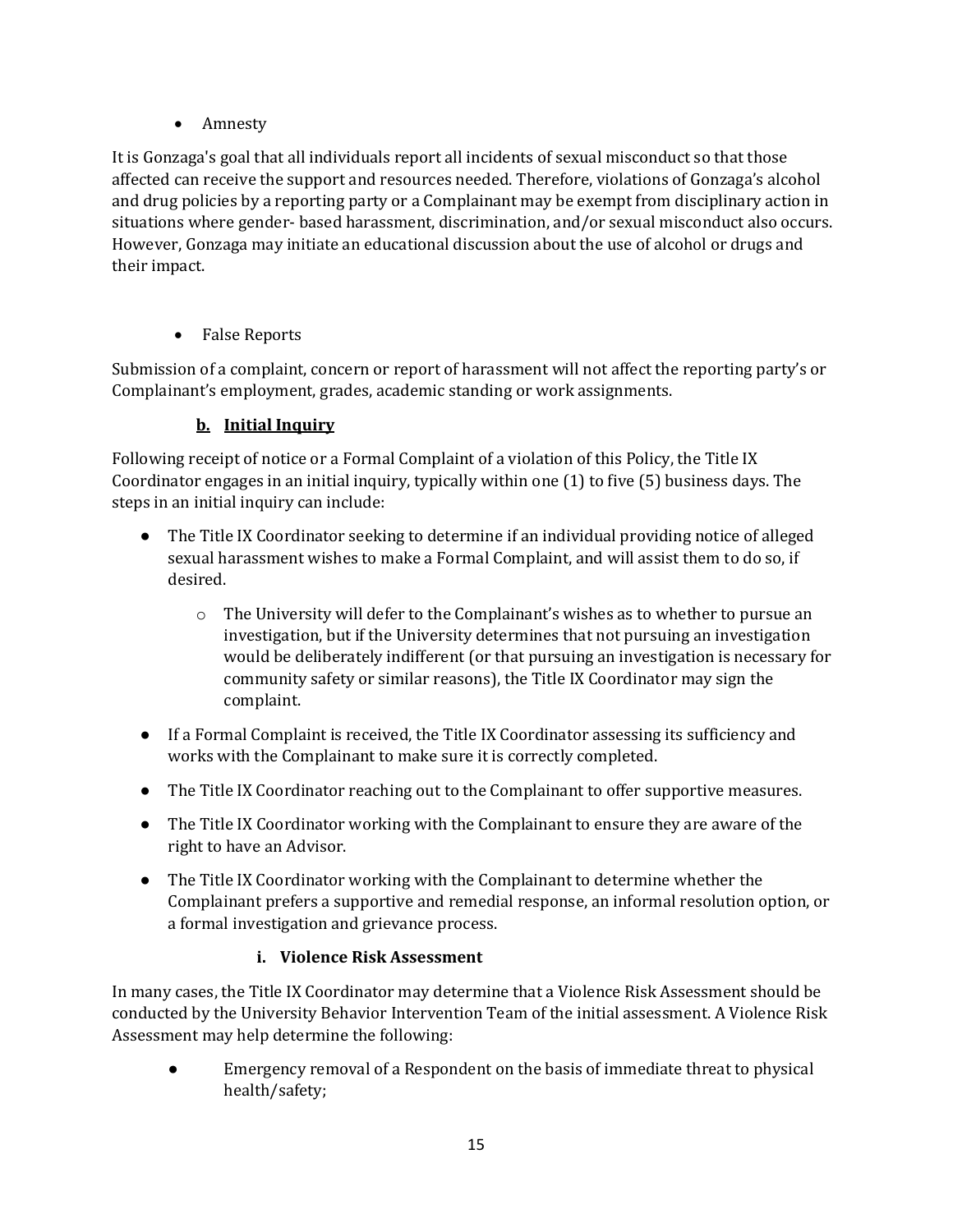- Whether the Title IX Coordinator should pursue/sign a formal complaint absent a willing/able Complainant;
- Whether to put the investigation on the footing of incident and/or pattern and/or climate;
- To help identify potential predatory conduct;
- To help assess/identify grooming behaviors;
- Whether it is reasonable to try to resolve a complaint through informal resolution, and what modality may be most successful;
- Whether to permit a voluntary withdrawal by the Respondent;
- Whether to impose transcript notation or communicate with a transfer University about a Respondent;
- Assessment of appropriate sanctions/remedies (to be applied post-hearing); and/or
- Whether notices to students and employees of crime or misconduct should be issued and/or trespass orders should be sought.

A Violence Risk Assessment assesses the risk of actionable violence, often with a focus on targeted/predatory escalations, and is supported by research from the fields of law enforcement, criminology, human resources, and psychology.

If a Violence Risk Assessment is required by the Title IX Coordinator, a Respondent's refusal to cooperate may result in a charge of failure to comply within the appropriate student or employee conduct process.

### **c. Dismissal**

The University must dismiss a Formal Complaint or any allegations therein if, at any time during the investigation or hearing, it is determined that:

- 1) The conduct alleged in the Formal Complaint does not constitute sexual harassment as defined above, even if proved; and/or
- 2) The conduct did not occur in an educational program or activity controlled by the University (including buildings or property controlled by recognized student organizations), and/or the University does not have control of the Respondent; and/or
- 3) The conduct did not occur in the United States; and/or
- 4) At the time of filing a Formal Complaint, a complainant is not participating in or attempting to participate in the education program or activity of the University.[2](#page-15-0)

The University may, in its sole discretion, dismiss a formal complaint or any allegations therein if, at any time during the investigation or hearing:

- 1) A Complainant notifies the Title IX Coordinator in writing that the Complainant would like to withdraw the formal complaint or any allegations therein; or
- 2) The Respondent is no longer enrolled in or employed by the University; or

<span id="page-15-0"></span><sup>2</sup> Such a Complainant is still entitled to supportive measures, but the formal grievance process will not apply.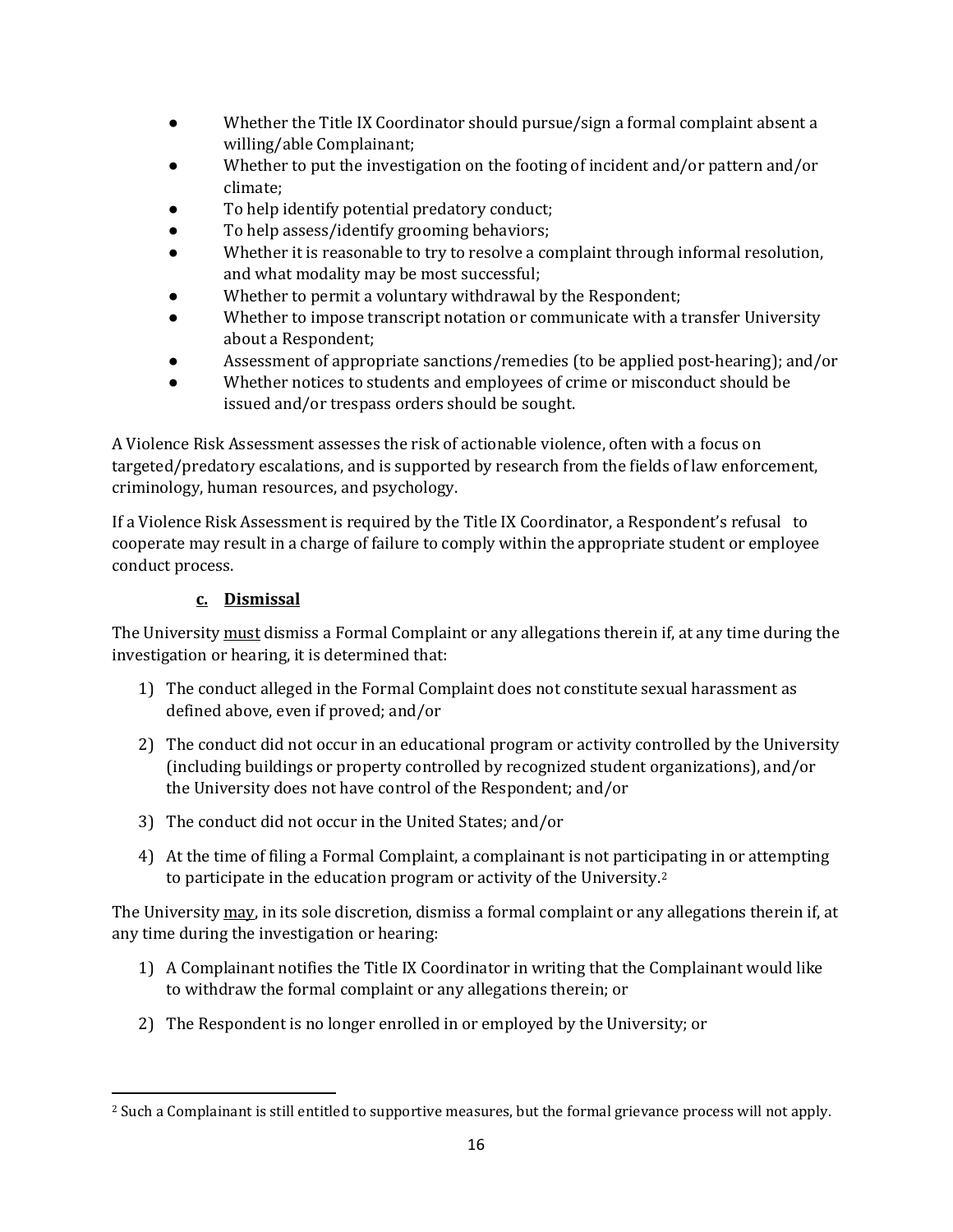3) Specific circumstances prevent the University from gathering evidence sufficient to reach a determination as to the formal complaint or allegations therein.

Upon any dismissal, the University will promptly send written notice of the dismissal and the rationale for doing so simultaneously to the parties.

This dismissal decision is appealable by any party under the procedures for appeal below. A Complainant who decides to withdraw a complaint may later request to reinstate it or refile it.

### **d. Counterclaims**

The University is obligated to ensure that the grievance process is not abused for retaliatory purposes. The University permits the filing of counterclaims but uses an initial assessment, described above, to assess whether the allegations in the counterclaim are made in good faith. Counterclaims by a Respondent may be made in good faith, but are, on occasion, also made for purposes of retaliation. When counterclaims are not made in good faith, they will be considered retaliatory and may constitute a violation of this Policy and/or other University policies.

Counterclaims determined to have been reported in good faith will be processed using the grievance process below. Investigation of such claims may take place after resolution of the underlying initial allegation, in which case a delay may occur.

Counterclaims may also be resolved through the same investigation as the underlying allegation, at the discretion of the Title IX Coordinator and/or University.

### **e. Right to an Advisor**

Each Party may have an Advisor of their choice present with them for all meetings, interviews, and hearings within the resolution process, if they so choose. Advisors should not be confused with *Navigators*, who are trained University staff members available to provide general information to the Parties about the complaint resolution process. Navigators *will not* advocate on behalf of any Party or represent any Party.

The Advisor may be a friend, mentor, family member, attorney, or any other individual who was not involved in the conduct alleged in the Formal Complaint who a Party chooses to advise, support, and/or consult with them throughout the resolution process. The Parties may select whoever they wish to serve as their Advisor, as long as the Advisor is eligible and available.

The University will also offer to assign a trained Advisor for any Party if the Party so chooses, for the limited purpose of conducting questioning during the hearing described. Parties also have the right to choose not to have an Advisor in the initial stages of the resolution process, prior to a hearing.

### **i. Advisor's Role in Meetings and Interviews**

Parties may be accompanied by their Advisor in all meetings and interviews at which the Party is entitled to be present, including intake and interviews.

### **ii. Advisor's Role in Hearings**

Under U.S. Department of Education Title IX regulations a form of indirect questioning is permitted during the hearing but all questioning by the Parties must be conducted by the Parties' Advisors.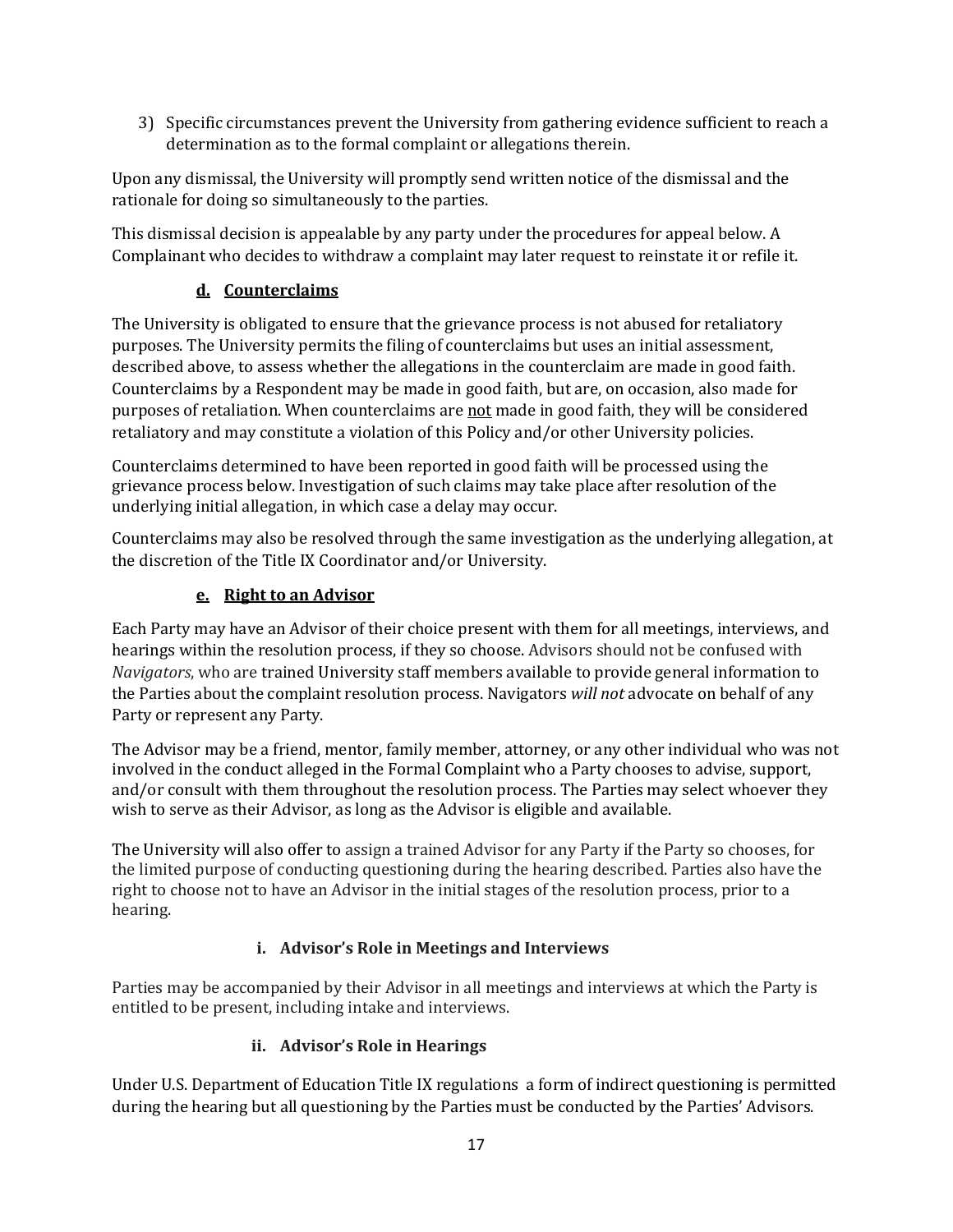The Parties are not permitted to directly question each other or any witnesses. If a Party does not have an Advisor for a hearing, the University will appoint a trained Advisor for the limited purpose of conducting any questioning of the other Party and witnesses.

At least 10 business days prior to a scheduled hearing, each Party should inform the University if it needs the University to appoint an Advisor for a hearing.

The University cannot assure that the Parties' Advisors will be of equal skill level or ability. This means, for example, that if one party selects an Advisor who is an attorney, but the other party does not or cannot afford an attorney, the University is not obligated to provide an attorney. Similarly, even if both Parties hire attorneys to serve as their Advisors, one may have a higher level of skill and/or ability than the other.

A Party may reject this appointment and choose their own Advisor, but they may not proceed without an Advisor for purposes of cross examination. The Hearing Officer may also conduct questioning of the Parties and witnesses during the hearing.

### **f. Informal Resolution of Formal Complaints**

The University may facilitate informal resolution of Formal Complaints if it obtains voluntary, written confirmation that all Parties wish to resolve the matter through informal resolution.

Prior to implementing Informal Resolution, the University will provide the parties with written notice of the reported allegations, the requirements of the informal resolution process, and any consequences from participating in the process, including information regarding any records that will be maintained or shared by the University.

It is not necessary to pursue Informal Resolution first in order to pursue a Formal Grievance Process, and any party participating in Informal Resolution can stop the process at any time and begin or resume the Formal Grievance Process.

The University will not offer or facilitate an informal resolution process to resolve allegations that a University employee sexually harassed a student.

### **g. Formal Grievance Process**

### **i. Written Notice of Investigation and Allegations**

The [Title IX] Coordinator will provide written notice of the investigation and allegations to the Respondent as part of the Formal Grievance Process to allow the Respondent to prepare for the interview and to identify and choose an Advisor to accompany them. A copy of this written notice will also be provided to the Complainant, along with advance notice of when the written notice will be delivered to the Respondent. The notice will contain the following:

- Notice of the grievance process, including any informal resolution process.
- Notice of the allegations of sexual harassment potentially constituting sexual harassment, including sufficient details known at the time and with sufficient time to prepare a response before any initial interview.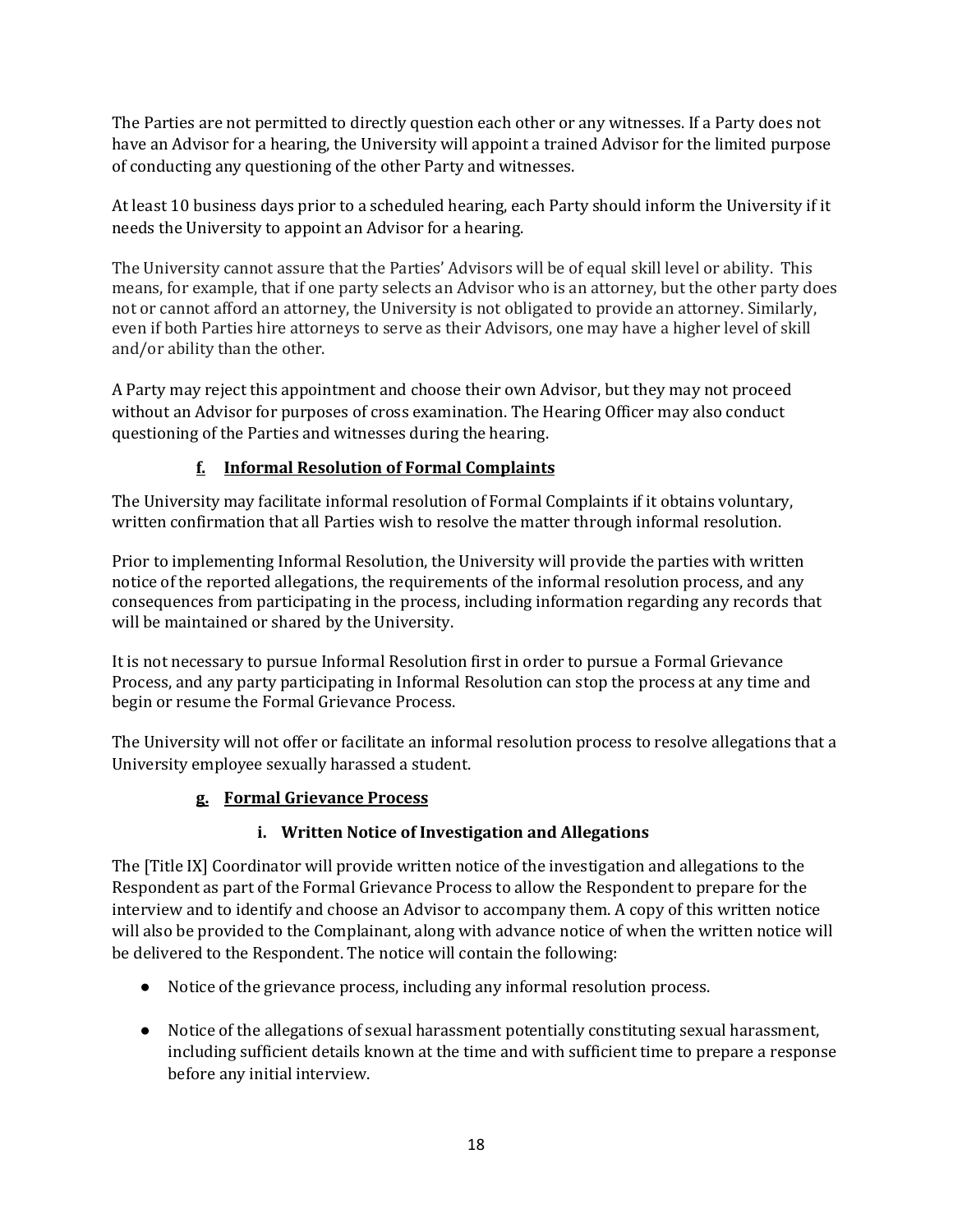- $\circ$  Sufficient details include the identities of the Parties involved in the incident, if known, the conduct allegedly constituting sexual harassment, and the date and location of the alleged incident, if known.
- A statement that the Respondent is presumed not responsible for the alleged conduct and that a determination regarding responsibility is made at the conclusion of the grievance process.
- A statement that informs the Parties that they may have an Advisor of their choice, who may be, but is not required to be, an attorney, and who may inspect and review evidence.
- A statement that informs the Parties that the University's Student Code of Conduct prohibits dishonesty, forgery or fraud, which includes knowingly making false statements or knowingly submitting false information during a grievance process.

Amendments and updates to the written notice may be made as the investigation progresses and more information becomes available.

The written notice will be delivered in person, by mail, or emailed to the Parties' University-issued email or designated accounts.

### **ii. The Investigation Process and the Investigation Report**

The University will strive to conduct investigations in a thorough, impartial, prompt, and fair manner. Investigations may involve interviews with all relevant parties and witnesses, obtaining available, relevant evidence, and identifying sources of expert information, if applicable. The Parties will have the opportunity to suggest witnesses and questions, provide evidence and expert witnesses, and fully review and respond to all evidence.

Although in-person interviews for Parties and all potential witnesses are ideal, circumstances (e.g., study abroad, summer break) may require individuals to be interviewed remotely. Skype, Zoom, FaceTime, WebEx, or similar technologies may be used for interviews if the Investigator determines that timeliness or efficiency dictate a need for remote interviewing. The University will take appropriate steps to reasonably ensure the security/privacy of remote interviews. Neither the Investigator nor any witness, Party or Advisor may record an interview, except by taking typed or handwritten notes, unless both the Investigator and witness consent to the recording.

Witnesses may also provide written statements in lieu of interviews or choose to respond to written questions, if deemed appropriate by the Investigator, though not preferred. If a witness submits a written statement but does not intend to be and is not present for cross examination at a hearing, their written statement may not be used as evidence.

Within 15 business days of completing all information gathering during the investigation, the Investigator will also write a comprehensive investigation report fully summarizing the investigation, all witness interviews, and addressing all relevant evidence. If appropriate under the circumstances due to the nature of the allegations or investigation, this time frame may be extended by a reasonable amount of time. Written notice of such an extension will be provided to the Parties.

Prior to the conclusion of the investigation, the Investigator will provide the Parties and their respective Advisors (if so desired by the Parties) a secured electronic or hard copy of the draft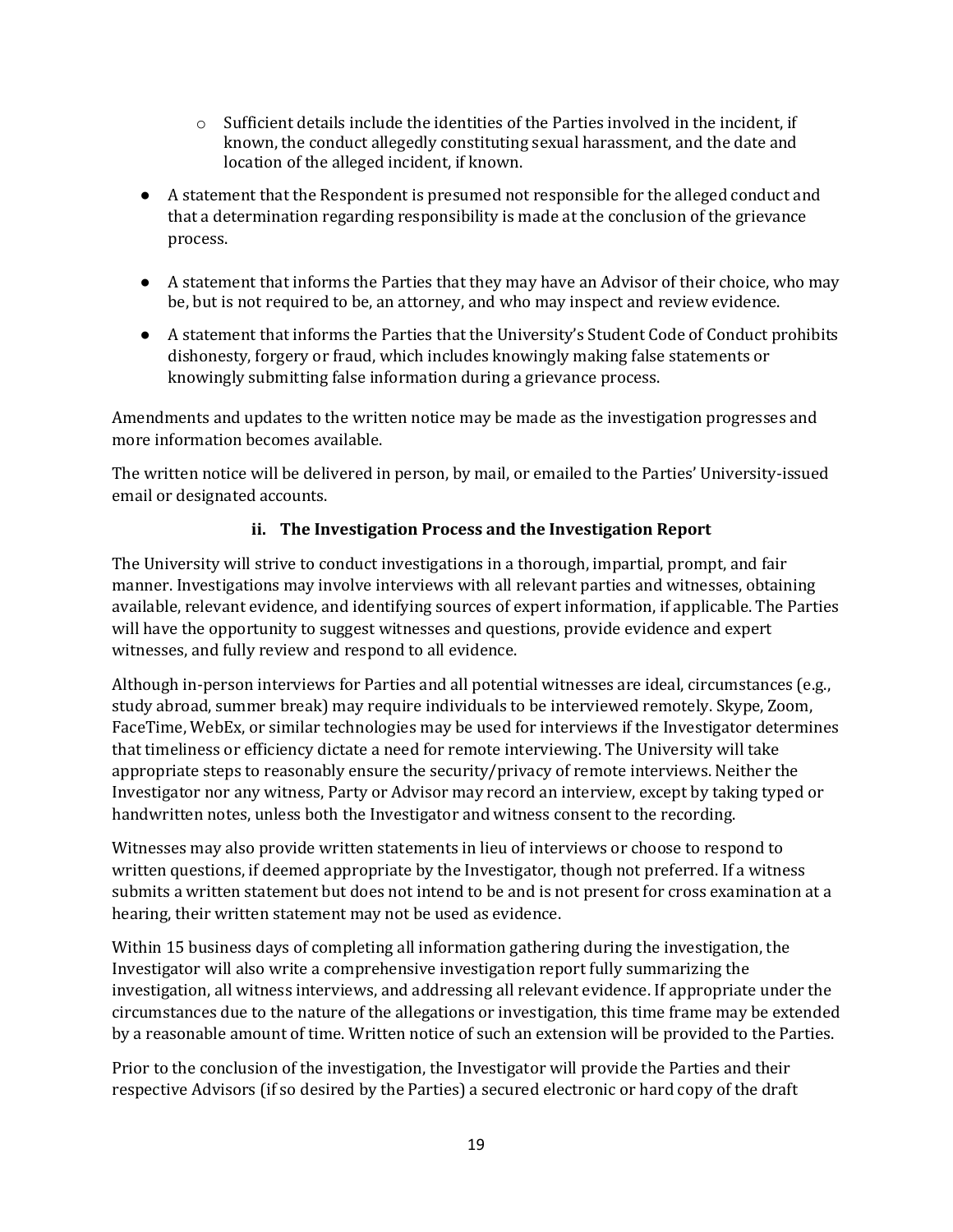investigation report and the opportunity to inspect and review all of the evidence obtained as part of the investigation that is directly related to the reported misconduct, including evidence upon which the University does not intend to rely in reaching a determination, for a ten (10) business day review and comment period so that each Party may meaningfully respond to the evidence. The Parties may choose to waive the full 10 calendar days.

The Investigator may choose to respond in writing in the investigation report to the Parties' submitted responses and/or to share the responses between the Parties for additional responses. The Investigator will incorporate relevant elements of the Parties' written responses into the final investigation report, include any additional relevant evidence, make any necessary revisions, and finalize the report.

The final investigation report will be shared with all Parties and their Advisors through secure electronic transmission or hard copy at least ten (10) business days before a hearing. The Investigator will also provide the Parties with a file of any directly-related evidence that was not included in the report.

Prior to the conclusion of the investigation, the Investigator will provide the Parties and their respective Advisors (if so desired by the Parties) with a list of witnesses whose information will be used to render a finding.

### **iii. The Hearing**

If the Formal Complaint is not resolved through Informal Resolution, once the final investigation report is shared with the Parties, the Title IX Coordinator will refer the matter for a hearing.

The hearing will not be held less than ten (10) calendar days from the conclusion of the investigation – when the final investigation report is transmitted to the parties and the Hearing Officer – unless all Parties and the Hearing Officer agree to an expedited timeline.

### 1. *The Hearing Officer*

The University will select an appropriate Hearing Officer who will not have had any previous involvement with the investigation of the Formal Complaint at issue. The Hearing Officer will act as the decision-maker and reach a determination regarding responsibility as to the allegations presented by the Complainant. The Investigator(s) of the Formal Complaint at issue will not be allowed to serve as the Hearing Officer. Likewise, any individuals serving as Advisors for any Party involved in the Formal Complaint at issue may not be a Hearing Officer for the hearing. The Hearing Officer selected may be an external third party who is not employed by with the University.

The Title IX Coordinator may not serve as a Hearing Officer in the matter but may serve as an administrative facilitator of the hearing if their previous role(s) in the matter do not create a conflict of interest. Otherwise, the Title IX Coordinator may designate another individual to fulfill this role.

### 2. *Evidentiary Considerations*

Any evidence that the Hearing Officer determines is relevant and credible may be considered.

The Hearing Officer will not consider: 1) incidents not directly related to the possible violation, unless they evidence a pattern; 2) the character of the parties; or 3) questions and evidence about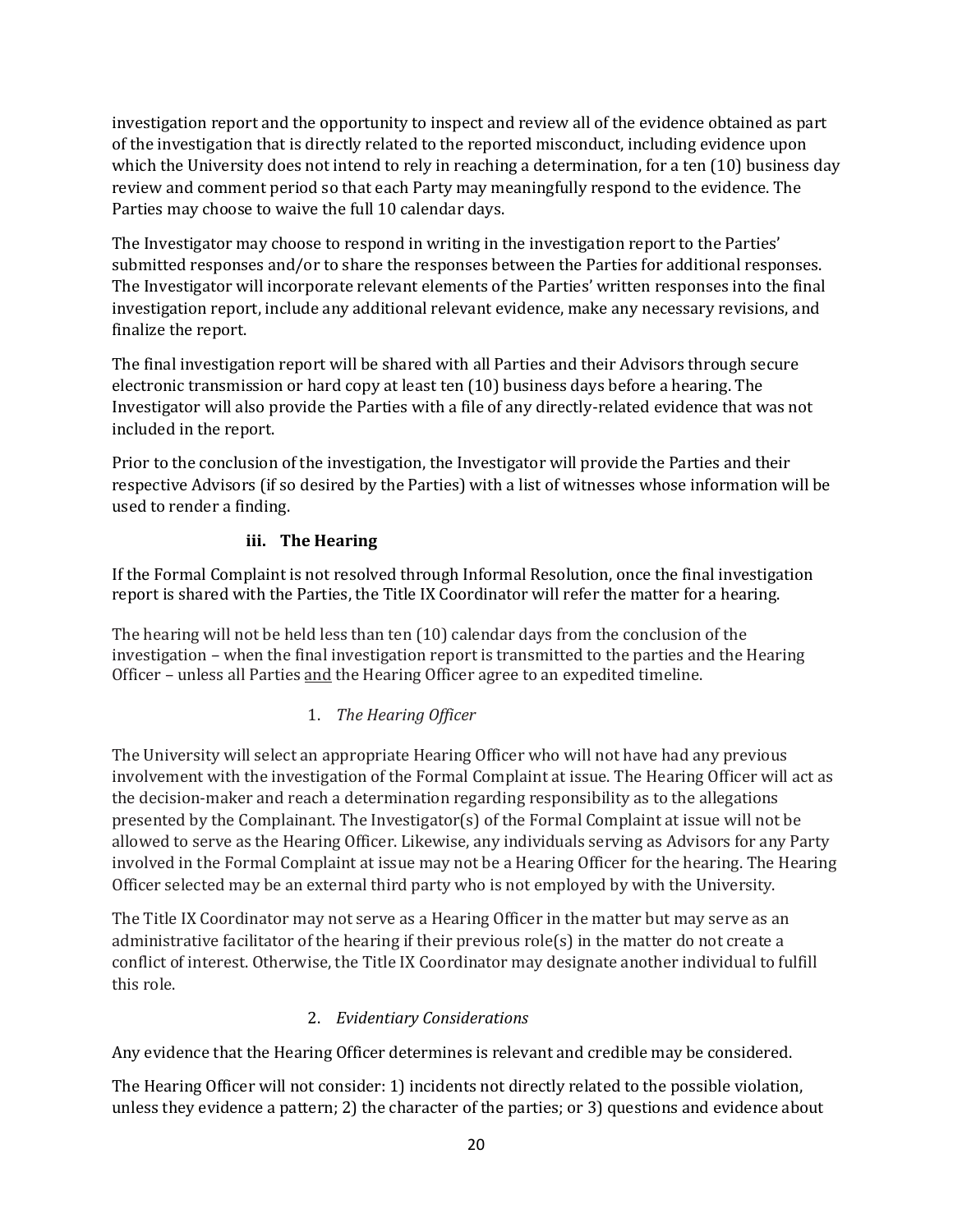the Complainant's sexual predisposition or prior sexual behavior, unless such questions and evidence about the Complainant's prior sexual behavior are offered to prove that someone other than the Respondent committed the conduct alleged by the Complainant, or if the questions and evidence concern specific incidents of the Complainant's prior sexual behavior with respect to the Respondent and are offered to prove consent.

Previous disciplinary action of any kind involving the Respondent may be considered in determining an appropriate sanction upon a determination of responsibility, assuming the University uses a progressive discipline system. This information is only considered at the sanction stage of the process and is not shared until then.

The Parties may each submit a written impact statement prior to the hearing for consideration by the Hearing Officer. The Hearing Officer will consider this statement at the sanction stage of the process when a determination of responsibility is reached.

After post-hearing deliberation, the Hearing Officer renders a determination based on the preponderance of the evidence; whether it is more likely than not that the Respondent violated the Policy as alleged.

### 3. *Notice of Hearing*

No less than ten (10) business days prior to the hearing, the Title IX Coordinator will send notice of the hearing to the parties. Once mailed, emailed, and/or received in-person, notice will be presumptively delivered.

The notice will provide to a party whose participation is invited or expected written notice of the date, time, location, participants, and purpose of all hearings with sufficient time for the party to prepare to participate.

The notice may also contain, at the University's discretion:

- A description of the alleged violation(s), a list of all policies allegedly violated, a description of the applicable procedures, and a statement of the potential sanctions/responsive actions that could result.
- Any technology that will be used to facilitate the hearing.
- Information about the option for the live hearing to occur with the parties located in separate rooms using technology that enables the Hearing Officer and Parties to see and hear a Party or witness answering questions.
- A list of all those who will attend the hearing, along with an invitation to object to any Hearing Officer on the basis of demonstrated bias.
- Information on how the hearing will be recorded and on access to the recording for the parties after the hearing.
- A statement that if any Party or witness does not appear at the scheduled hearing, the hearing may be held in their absence, and the Party's or witness's testimony and any statements given prior to the hearing will not be considered by the Hearing Officer. For compelling reasons, the Title IX Coordinator may reschedule the hearing.
- Notification that the Parties may have the assistance of an Advisor of their choosing at the hearing and will be required to have one present for any questions they may desire to ask. The Party should notify the Title IX Coordinator at least ten (10) business days before the hearing if they do not have an Advisor, and the University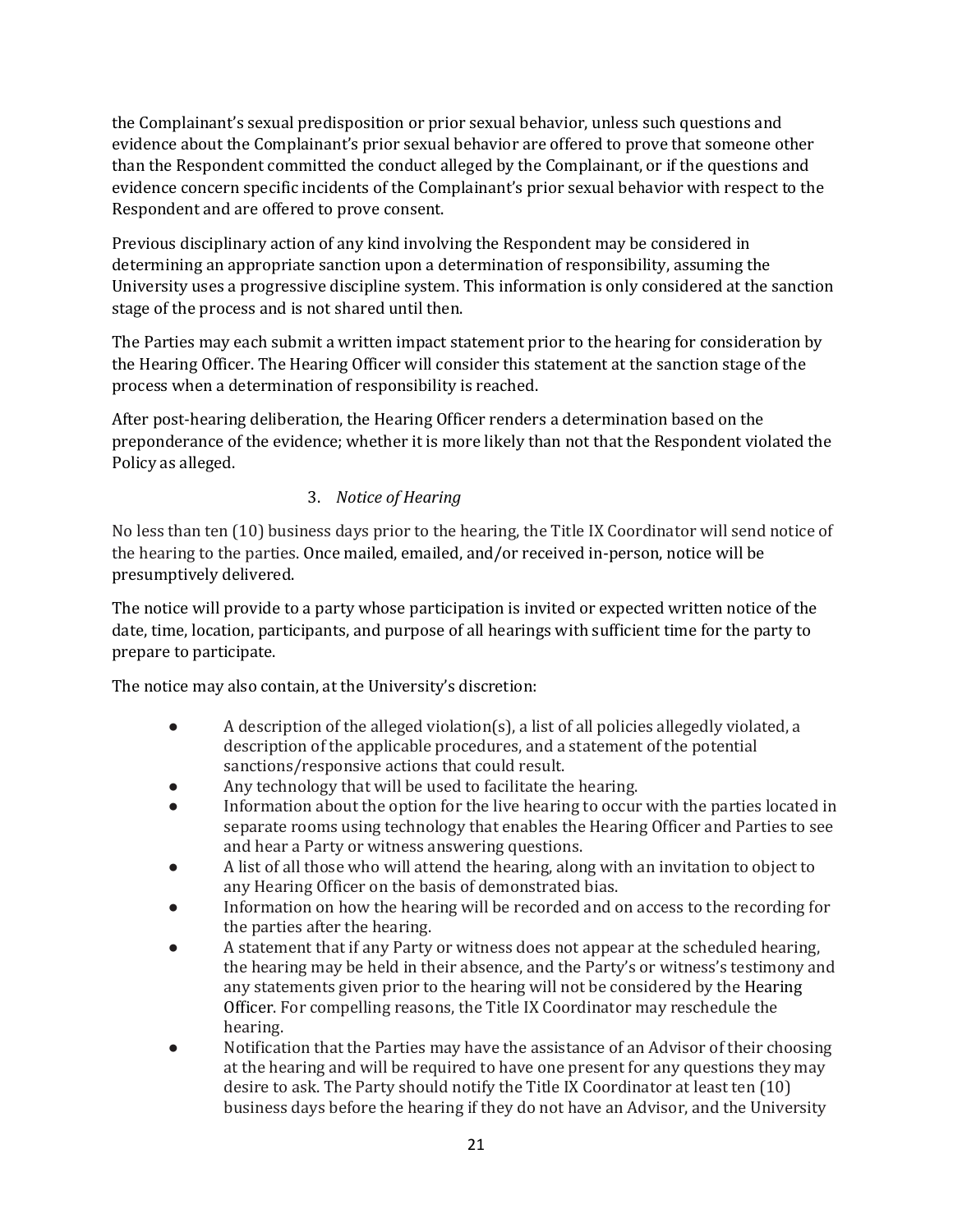will appoint one for the limited purpose of conducting questioning during the hearing.

- An invitation to each party to submit to an impact statement pre-hearing that the Hearing Officer will review during any sanction determination.
- An invitation to contact the Title IX Coordinator to arrange any disability accommodations, language assistance, and/or interpretation services that may be needed at the hearing, at least seven (7) business days prior to the hearing.
- Whether Parties can bring mobile phones/devices into the hearing.

Hearings for possible violations that occur near or after the end of an academic term (assuming the Respondent is still subject to this Policy) and are unable to be resolved prior to the end of term will typically be held within a reasonably prompt time frame.

If the Respondent is a graduating student, a hold may be placed on graduation and/or official transcripts until the matter is fully resolved (including any appeal). A student alleged to have violated this Policy is not in good standing to graduate.

### 4. *Alternative Hearing Participation Options*

If a Party or Parties prefer not to attend or cannot attend the hearing in person, the Party should request alternative arrangements from the Title IX Coordinator or the hearing facilitator at least five (5) business days prior to the hearing.

The Title IX Coordinator can arrange to use technology to allow remote testimony without compromising the fairness of the hearing. Remote options may also be needed for witnesses who cannot appear in person. Any witness who cannot attend in person should let the Title IX Coordinator or the Hearing Officer know at least five (5) business days prior to the hearing so that appropriate arrangements can be made.

### 5. *Pre-Hearing Preparation*

The Title IX Coordinator or other designated hearing facilitator after any necessary consultation with the Parties or Investigator, will provide the names of persons who will be participating in the hearing, all pertinent documentary evidence, and the final investigation report to the parties at least ten (10) business days prior to the hearing.

Any witness scheduled to participate in the hearing must have been first interviewed by the Investigator or have proffered a written statement or answered written questions, unless all Parties and the Hearing Officer agree to the witness's participation in the hearing. The same holds for any evidence that is first offered at the hearing. If the Parties and Hearing Officer do not assent to the admission of evidence newly offered at the hearing, the Hearing Officer may delay the hearing and instruct that the investigation needs to be re-opened to consider that evidence.

The Parties will be given the name of the Hearing Officer in advance of the hearing. All objections to any Hearing Officer must be raised in writing, detailing the rationale for the objection, and must be submitted to the Title IX Coordinator as soon as possible and no later than five (5) business days following receipt of the Hearing Officer's name. A Hearing Officer will only be removed if the Title IX Coordinator concludes that their bias or conflict of interest precludes an impartial hearing of the allegation(s).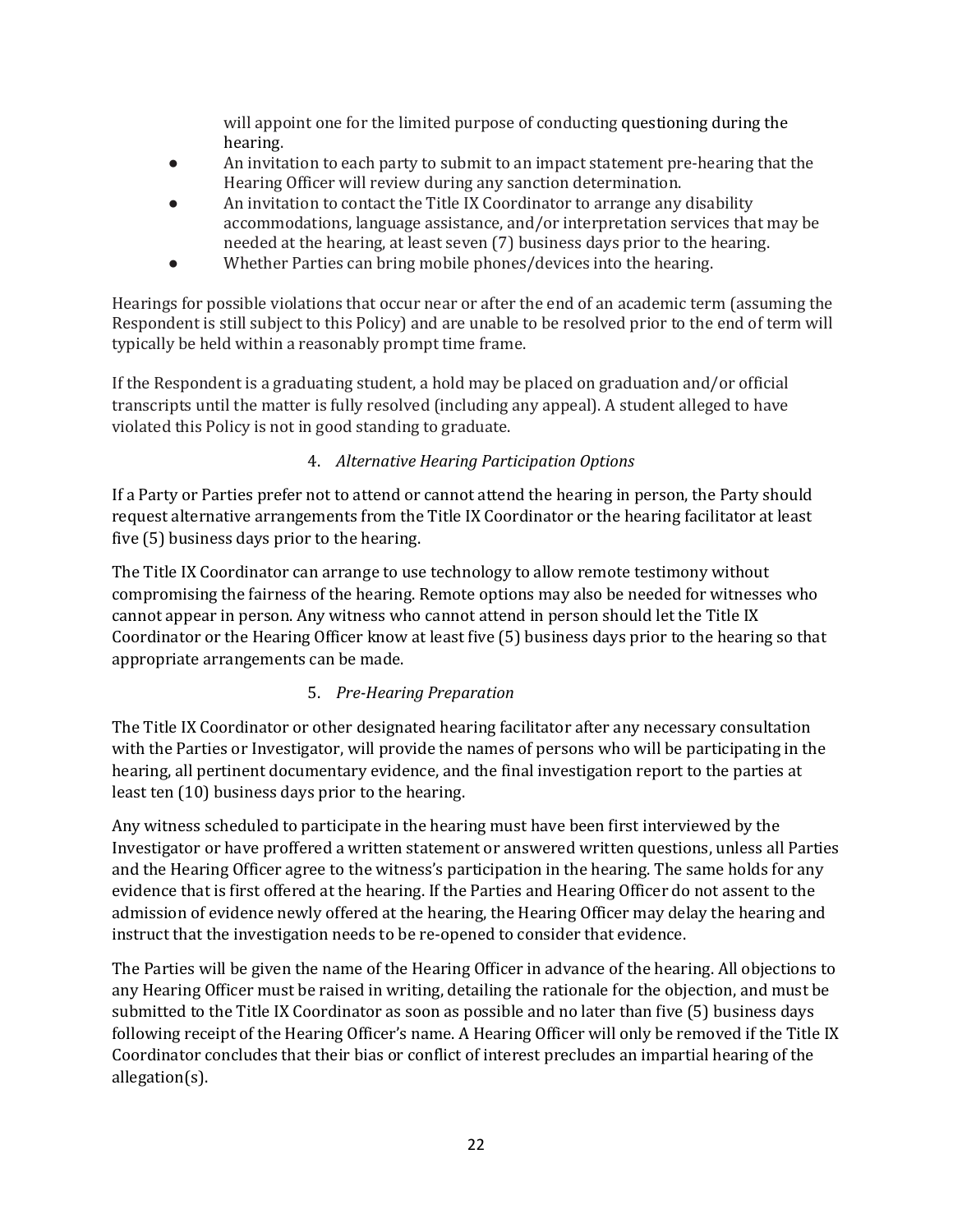The Title IX Coordinator will give the Hearing Officer a list of the names of all parties, witnesses, and Advisors at least five (5) business days in advance of the hearing. Any Hearing Officer who cannot make an objective determination must recuse themselves from the proceedings when notified of the identity of the parties, witnesses, and Advisors in advance of the hearing. If a Hearing Officer is unsure of whether a bias or conflict of interest exists, they must raise the concern to the Title IX Coordinator as soon as possible.

During the ten (10) business day period prior to the hearing, the Parties have the opportunity for continued review and comment on the final investigation report and available evidence. That review and comment can be shared with the Hearing Officer at the pre-hearing meeting or at the hearing and will be exchanged between each party by the Hearing Officer.

### 6. *Pre-Hearing Meetings*

The Hearing Officer may convene a pre-hearing meeting(s) with the Parties and/or their Advisors to invite them to submit the questions or topics they (the Parties and/or their Advisors) wish to ask or discuss at the hearing, so that the Hearing Officer can rule on their relevance ahead of time to avoid any improper evidentiary introduction in the hearing or provide recommendations for more appropriate phrasing. However, this advance review opportunity does not preclude the Advisors from asking a question for the first time at the hearing or from asking for a reconsideration based on any new information or testimony offered at the hearing. The Hearing Officer must document and share with each party their rationale for any exclusion or inclusion at a pre-hearing meeting.

The Hearing Officer, only with full agreement of the Parties, may decide in advance of the hearing that certain witnesses do not need to be present if their testimony can be adequately summarized by the Investigator in the investigation report or during the hearing.

At each pre-hearing meeting with a Party and their Advisor, the Hearing Officer will consider arguments that evidence identified in the final investigation report as relevant is, in fact, not relevant. Similarly, evidence identified as directly related but not relevant by the Investigator may be argued to be relevant.

The Hearing Officer may rule on these arguments pre-hearing and will exchange those rulings between the Parties prior to the hearing to assist in preparation for the hearing.

The pre-hearing meeting(s) will not be recorded.

#### 7. *Hearing Procedures*

At the hearing, the Hearing Officer has the authority to hear and make determinations on all allegations of sexual harassment.

Participants at the hearing will include the Hearing Officer, the hearing facilitator (if applicable), the Parties, Advisors to the Parties, any called witnesses, and anyone providing authorized accommodations or assistive services.

The Hearing Officer will allow witnesses who have relevant information to appear at a portion of the hearing in order to respond to specific questions from the Hearing Officer and the Parties and will then be excused.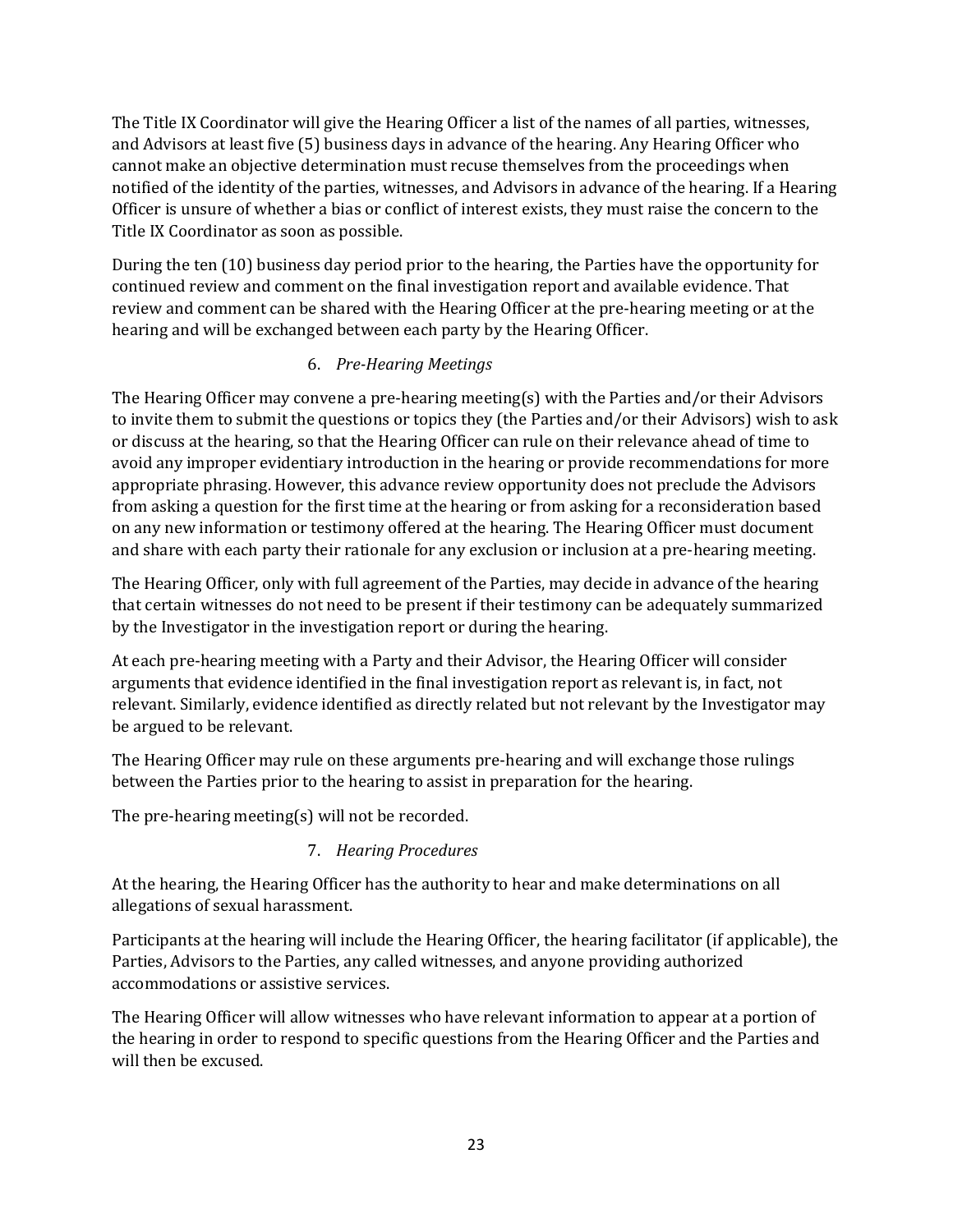In hearings involving more than one Respondent or in which two (2) or more Complainants have accused the same individual of substantially similar conduct, the procedure will be to hear the allegations jointly, unless the University permits the investigation and/or hearings pertinent to each Respondent to be conducted separately because there is a compelling reason to do so. In joint hearings, separate determinations of responsibility will be made for each Respondent with respect to each alleged policy violation.

#### *a. Testimony and Questioning*

The Parties and witnesses may provide relevant information in turn, beginning with the Complainant, and then in the order determined by the Hearing Officer. The Parties/witnesses will submit to questioning by the Hearing Officer, if applicable, and then by the Parties through their Advisors. This process is known as cross-examination.

All questions are subject to a relevance determination by the Hearing Officer. The Advisor, who will remain seated during questioning, will pose the proposed question orally, the proceeding will pause to allow the Hearing Officer to consider it (and state it if it has not been stated aloud), and the Hearing Officer will determine whether the question will be permitted, disallowed, or rephrased.

The Hearing Officer may invite explanations or persuasive statements regarding relevance with the Advisors, if the Hearing Officer so chooses. The Hearing Officer will then state their decision on the question for the record and advise the Party/witness to whom the question was directed, accordingly. The Hearing Officer will explain any decision to exclude a question as not relevant, or to reframe it for relevance.

The Hearing Officer will limit or disallow questions on the basis that they are irrelevant, unduly repetitious (and thus irrelevant), or abusive. Questions and evidence about the Complainant's sexual predisposition or prior sexual behavior are not relevant, unless such questions and evidence about the Complaint's prior sexual behavior are offered to prove that someone other than the Respondent committed the conduct alleged by the Complainant, or if the questions and evidence concern specific incidents of the Complainant's prior sexual behavior with respect to the Respondent and are offered to prove consent. The Hearing Officer has the final determination of whether questions may be asked and whether they are relevant.

If a Party's Advisor of choice refuses to comply with the University's established rules of decorum as determined by the Hearing Officer for the hearing, the University may require the party to use a different Advisor. If a University-provided Advisor refuses to comply with the rules of decorum, the University may provide that Party with a different Advisor to conduct cross-examination on behalf of that Party.

#### *b. Refusal to Submit to Cross-Examination*

If a Party or witness chooses not to submit to cross-examination at the hearing, either because they do not attend the meeting, or they attend but refuse to participate in questioning, then the Hearing Officer may nevertheless rely on any prior statement made by that party or witness at the hearing (including those contained in the investigation report) in the ultimate determination of responsibility. However, the Hearing Officer may still consider available evidence to reach a determination.\*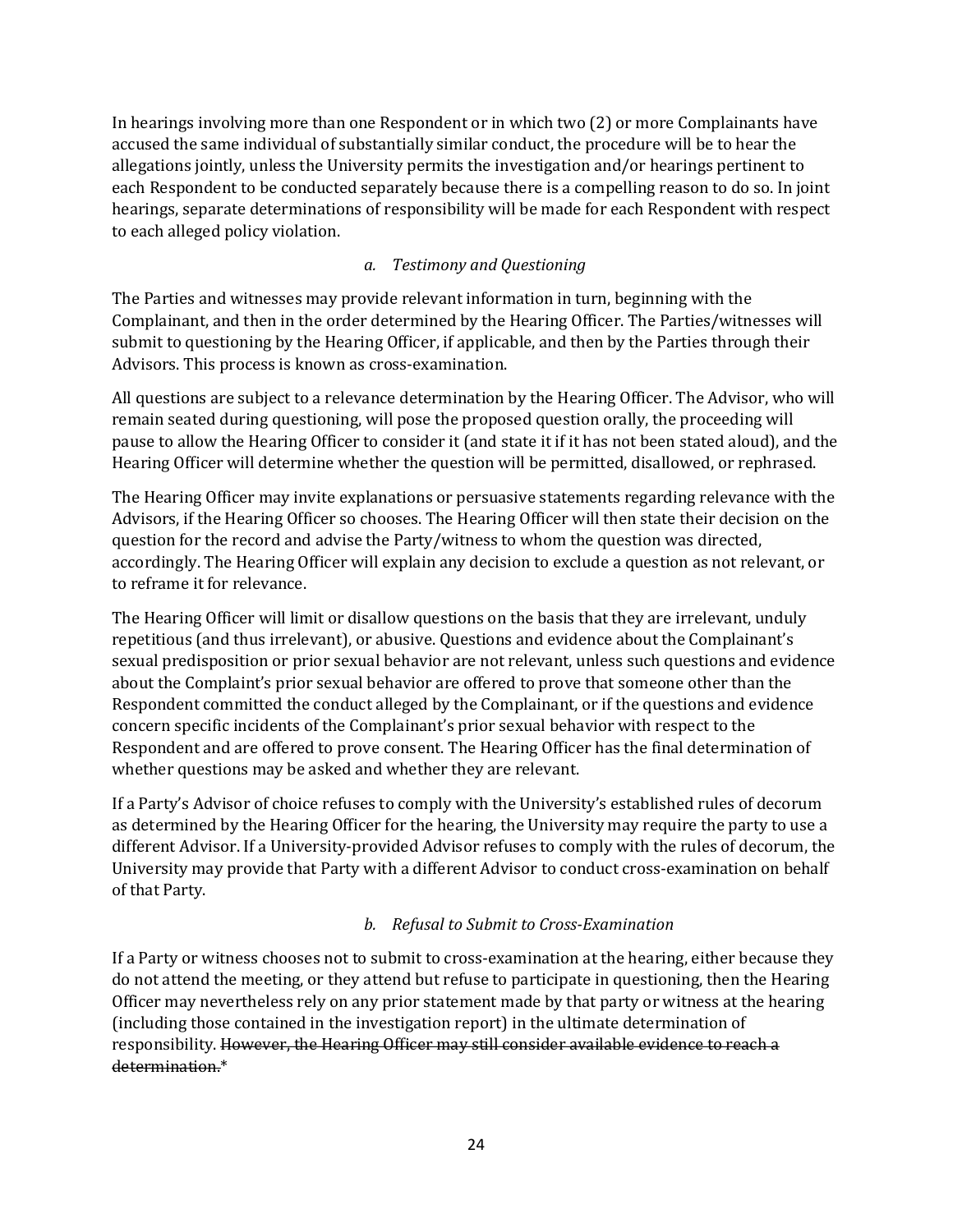*\*Modification is effective as of August 24, 2021. It replaces a provision in prior versions of this Policy that prohibited reliance on such statements. That provision was based on a regulatory requirement of the U.S. Department of Education that has since been vacated by a federal court and that is no longer enforced by the Office for Civil Rights. See Suzanne B. Goldberg, Acting Assistant Secretary for Civil Rights, U.S. Department of Education, "Letter to Students, Educators, and other Stakeholders re Victim Rights Law Center et al. v. Cardona," p.1 (August 24, 2021).*

The Hearing Officer may not draw any inference solely from a Party's or witness's absence from the hearing or refusal to answer cross-examination. However, if a Party or witness refuses to answer a Hearing Officer's questions, the Hearing Officer may rely on that Party or witness's statements.

### *c. Recording Hearings*

Hearings will be recorded by the University for purposes of review in the event of an appeal. The Parties may not record the proceedings and no other unauthorized recordings are permitted. The recording will be available to the Parties for inspection and review. No person will be given or be allowed to make a copy of the recording without permission of the Title IX Coordinator.

### 8. *Decision-Making*

The Hearing Officer will determine whether the Respondent is responsible or not responsible for the policy violation(s) in question. The preponderance of the evidence standard of proof is used.

When there is a finding of responsibility on one or more of the allegations, the Hearing Officer may then consider the previously submitted Party impact statements in determining appropriate sanction(s).

The Hearing Officer will ensure that each of the parties has an opportunity to review any impact statement submitted by the other Party(ies). The Hearing Officer may consider the statements, but they are not binding.

The Hearing Officer will determine the appropriate sanction(s), and in the process of doing so, may consult with other appropriate administrators.

### 9. *Written Determination*

After reaching a decision, the Hearing Officer will prepare a written determination which will include the following in a Written Determination:

- Identification of the allegations potentially constituting sexual harassment as defined in this Policy;
- Description of the procedural steps taken from the receipt of the formal complaint through the determination, including any notification to parties, interviews with parties and witnesses, site visits, methods used to gather other evidence, hearings held;
- Findings of facts supporting the determination
- Conclusions regarding the application of the University's policy to the facts;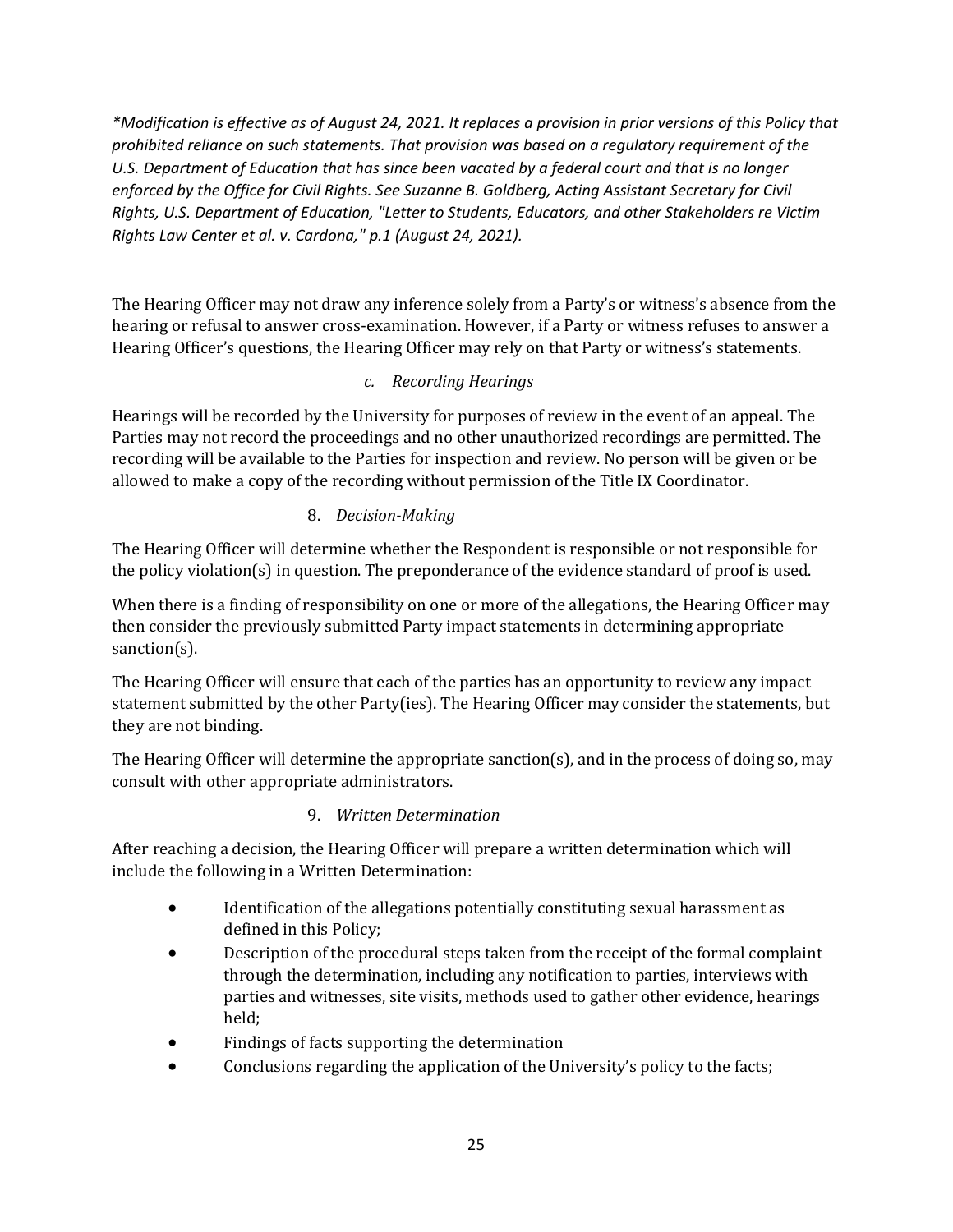- Statement of and rationale for the result as to each allegation, including a determination regarding responsibility, any sanctions [or recommendations for sanctions] to be imposed, and whether remedies designed to restore or preserve equal access to the University's education program or activity will be provided; and
- The University's procedures and permissible bases for any appeal.

This statement must be submitted to the Title IX Coordinator within a reasonable time after deliberation, unless the Title IX Coordinator grants an extension. If an extension is granted, the Title IX Coordinator will notify the Parties.

The Written Determination will then be shared with the Parties simultaneously. Notification will be made in writing and may be delivered by one or more of the following methods: in person, mailed to the local or permanent address of the parties as indicated in official University records, or emailed to the Parties' University-issued email or otherwise approved account.

#### **iv. Sanctions**

The following are the usual sanctions that may be imposed upon students singly or in combination:

- **Conduct Probation:** A status for a specified period in which a student's conduct is under review. Violations of University expectations and policies while on Conduct Probation may result in suspension or expulsion.
- **Housing Probation:** A status for a specified period in which a student's on-campus housing status is under review. Violations of University expectations and policies while on Housing Probation may result in residential restrictions or removal.
- **Policy Review:** Written notification of policy reminders.
- **Warning:** Written notice to a student that their behavior is incongruent with University standards of conduct. Future misconduct may result in an elevated University response.
- **Ban:** Excluding a student from University premises or specific University facilities, events, or ceremonies.
- **Educational Program or Workshop:** Assignment to an educational program or participation in a workshop.
- **Civic Service:** Community service.
- **Educational Project:** Research project, reflection prompt, reading, or other assigned learning experience.
- **Meetings:** Scheduled meetings or other conversations
- **Expulsion:** Permanent separation of a student from the University
- **Revocation of Admission and/or Degree:** Revocation of admission to or a degree awarded from the University.
- **Suspension:** Separation of a student from the University for a specified period, with associated conditions for readmission.
- **Withholding Degree:** Withholding a degree pending completion of student conduct proceedings, including the completion of all sanctions imposed, if any. The University reserves the right to withhold a degree permanently.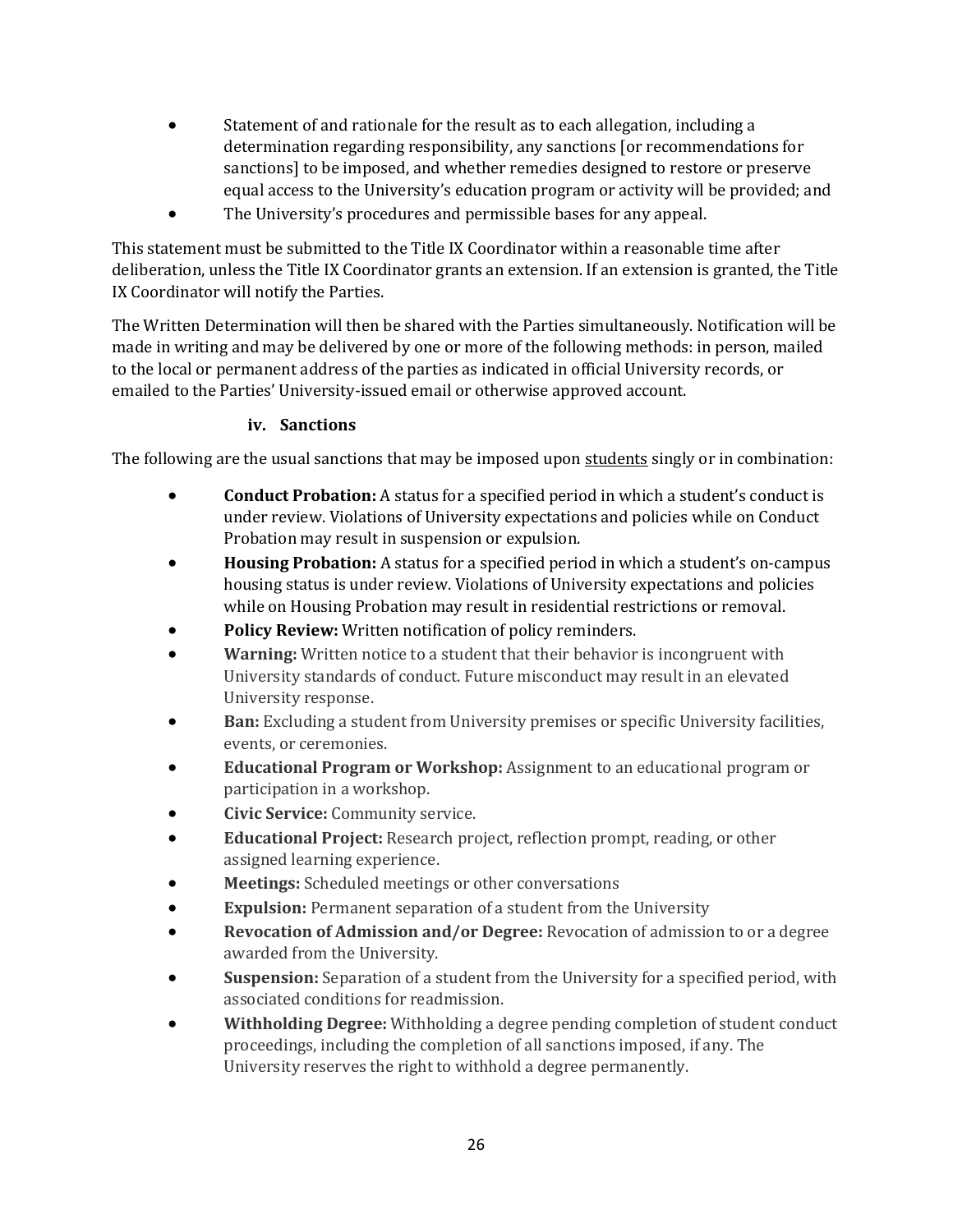The following are the usual sanctions that may be imposed upon faculty and staff singly or in combination:

- Informal discussions
- Education
- Verbal or written notice of expectations
- Leave of absence
- Transfer
- Demotion
- **Resignation**
- Dismissal

In addition to or in place of the above sanctions, the University may assign any other sanctions as deemed appropriate, in its sole discretion.

Factors considered when determining a sanction/responsive action may include, but are not limited to:

- The nature of the conduct at issue:
- The impact of the conduct on the Complainant;
- The impact of the conduct on the community or the University;
- Prior misconduct by the Respondent, including the Respondent's disciplinary history;
- Whether, and to what extent, the Respondent has accepted responsibility for the conduct;
- The necessity of any specific action in order to eliminate the conduct, prevent its recurrence, and remedy its effects on the complainant or other University community members; and
- Any other mitigating, aggravating, or compelling circumstances.

The sanctions described in this policy are not exclusive of, and may be in addition to, other actions taken or sanctions imposed by external authorities.

### **h. Appeals**

Any Party may file a Request for Appeal, but it must be submitted in writing to the Title IX Coordinator within five (5) business days of the delivery of the Written Determination.

An appeal should be addressed to:

### **Title IX Coordinator**

Contact: Stephanie Thomas Location: Business Services Center, Office 101A, 102 E. Boone Ave. Phone: 509.313.6910 Email: thomassn@gonzaga.edu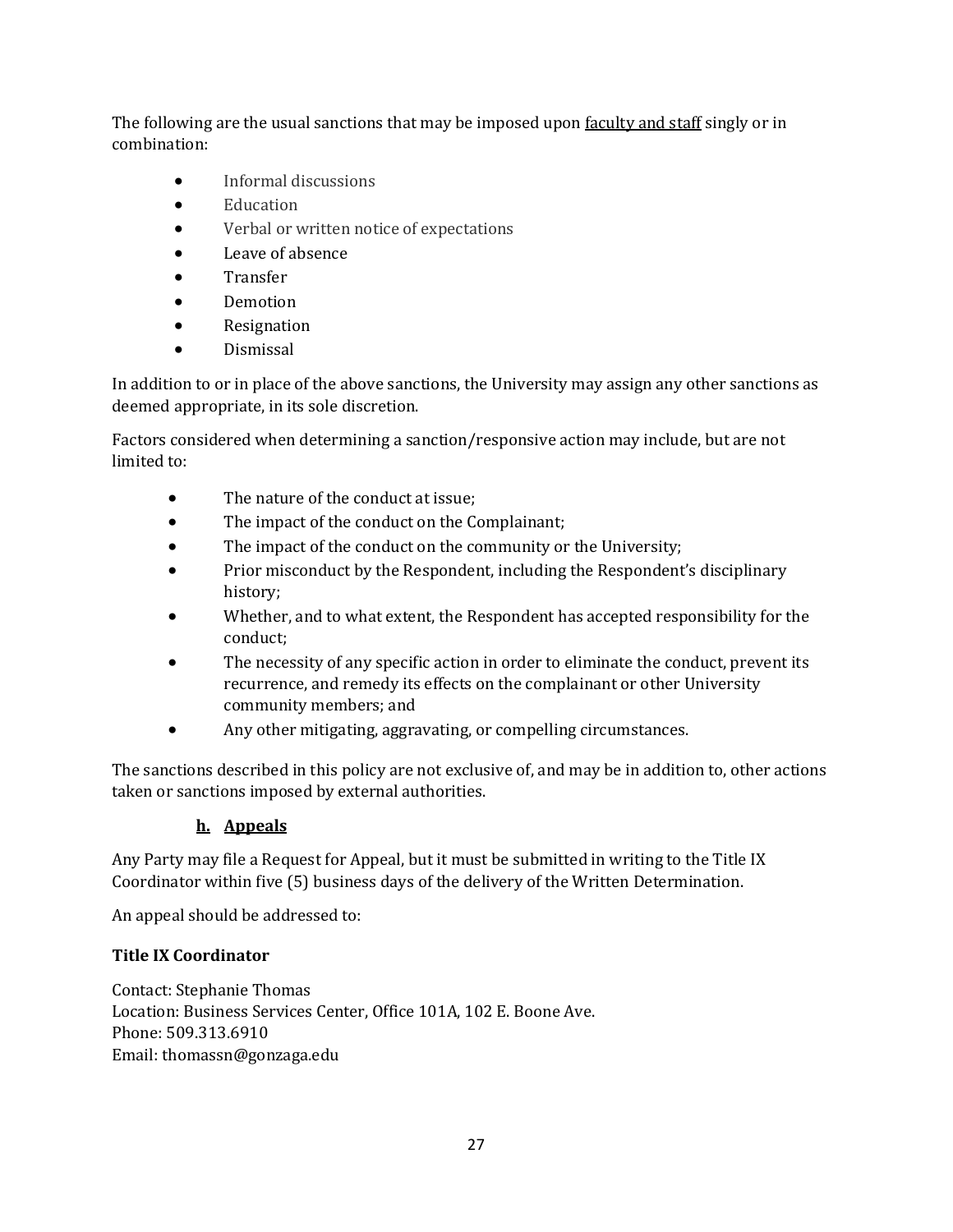A single Appeal Decision-maker will handle the appeal. No Appeal Decision-maker will have been involved in the process previously. The University will notify the non-appealing Party in writing that an appeal has been filed.

### **i. Grounds for Appeal**

An appeal must be in writing and specify the basis for appeal. The original finding is presumed to have been decided reasonably and appropriately by a preponderance of the evidence. The only grounds for appeal are as follows:

- Procedural irregularity that affected the outcome of the matter;
- New evidence that was not reasonably available at the time the determination regarding responsibility or dismissal was made, that could affect the outcome of the matter; and
- The Title IX Coordinator, investigator(s), or hearing officer had a conflict of interest or bias for or against complainants or respondents generally or the individual Complainant or Respondent that affected the outcome of the matter.

If any of the grounds in the Request for Appeal do not meet the grounds in this Policy, an appeal request will be denied and the Parties and their Advisors will be notified in writing of the denial and the rationale.

If any of the grounds in the Request for Appeal meet the grounds in this Policy, then the Party(ies) and their Advisors, the Title IX Coordinator, and, when appropriate, the Investigators and/or the original Hearing Officer will be mailed, emailed, and/or provided a hard copy of the request with the approved grounds and then be given five (5), business days to submit a response to the portion of the appeal that was approved and involves them. All responses will be forwarded to all Parties for review and comment.

A non-appealing Party may also choose to raise a new ground for appeal at this time. If so, that will be reviewed to determine if it meets the grounds in this Policy and either denied or approved. If approved, it will be forwarded to the Party who initially requested an appeal, the Investigator(s) and/or original Hearing Officer, as necessary, who will submit their responses in five (5), business days, which will be circulated for review and comment by all parties.

Neither Party may submit any new requests for appeal after this time period. All decisions will apply the preponderance of the evidence standard.

A Written Decision on Appeal will be sent to all parties simultaneously, which will include the decision on each approved ground and rationale for each decision. The Written Decision on Appeal may be delivered by one or more of the following methods: in person, mailed to the local or permanent address of the parties as indicated in official institutional records, or emailed to the parties' University-issued email or otherwise approved account.

### **ii. Sanctions Status During the Appeal**

Any sanctions imposed as a result of the hearing are stayed during the appeal process. Supportive measures may be reinstated, subject to the same supportive measure procedures above.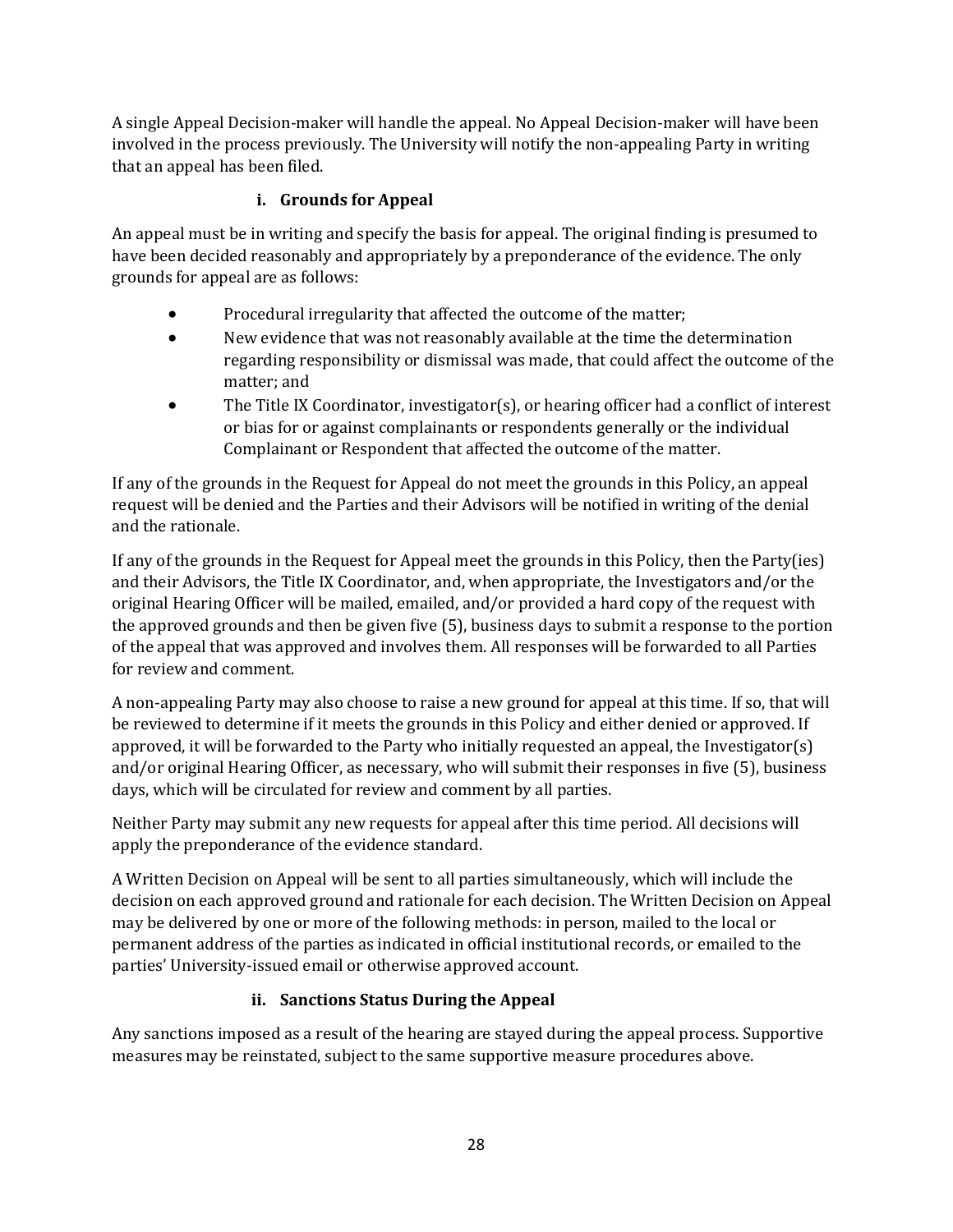If any of the sanctions are to be implemented immediately post-hearing, but pre-appeal, then emergency removal procedures (detailed above) for a hearing on the justification for doing so must be permitted within 48 hours of implementation.

University may still place holds on official transcripts, diplomas, graduations, and course registration pending the outcome of an appeal when the original sanctions included separation.

## **i. Remedies**

In addition to any sanctions imposed, the Title IX Coordinator may implement additional remedies or actions with respect to the Parties and/or the University community that are intended to stop sexual harassment, remedy the effects and prevent reoccurrence.

These remedies/actions are designed to restore or preserve equal access to the University's education program or activity and may include, but are not limited to:

- Referral to counseling and health services
- Referral to the Employee Assistance Program
- Education to the individual and/or the community
- Permanent alteration of housing assignments
- Permanent alteration of work arrangements for employees
- Provision of campus safety escorts
- Climate surveys
- Policy modification and/or training
- Provision of transportation accommodations
- Implementation of long-term contact limitations between the parties
- Implementation of adjustments to academic deadlines, course schedules, etc.

At the discretion of the Title IX Coordinator, certain long-term support or measures may also be provided to the Parties even if no policy violation is found.

When no policy violation is found, the Title IX Coordinator will address any remedies that may be provided by the University to the Respondent to ensure no effective denial of educational access.

The University will maintain the privacy of any long-term remedies/actions/measures, provided privacy does not impair the University's ability to provide these services.

### **j. Recordkeeping**

The University will maintain for a period of at least seven years, records of:

- Each sexual harassment investigation including any determination regarding responsibility and any audio or audiovisual recording or transcript required under federal regulation;
- Any disciplinary sanctions imposed on the Respondent;
- Any remedies provided to the Complainant designed to restore or preserve equal access to the University's education program or activity;
- Any appeal and the result therefrom;
- Any informal resolution and the result therefrom;
- All materials used to train Title IX Coordinators, Investigators, Hearing Officer, and